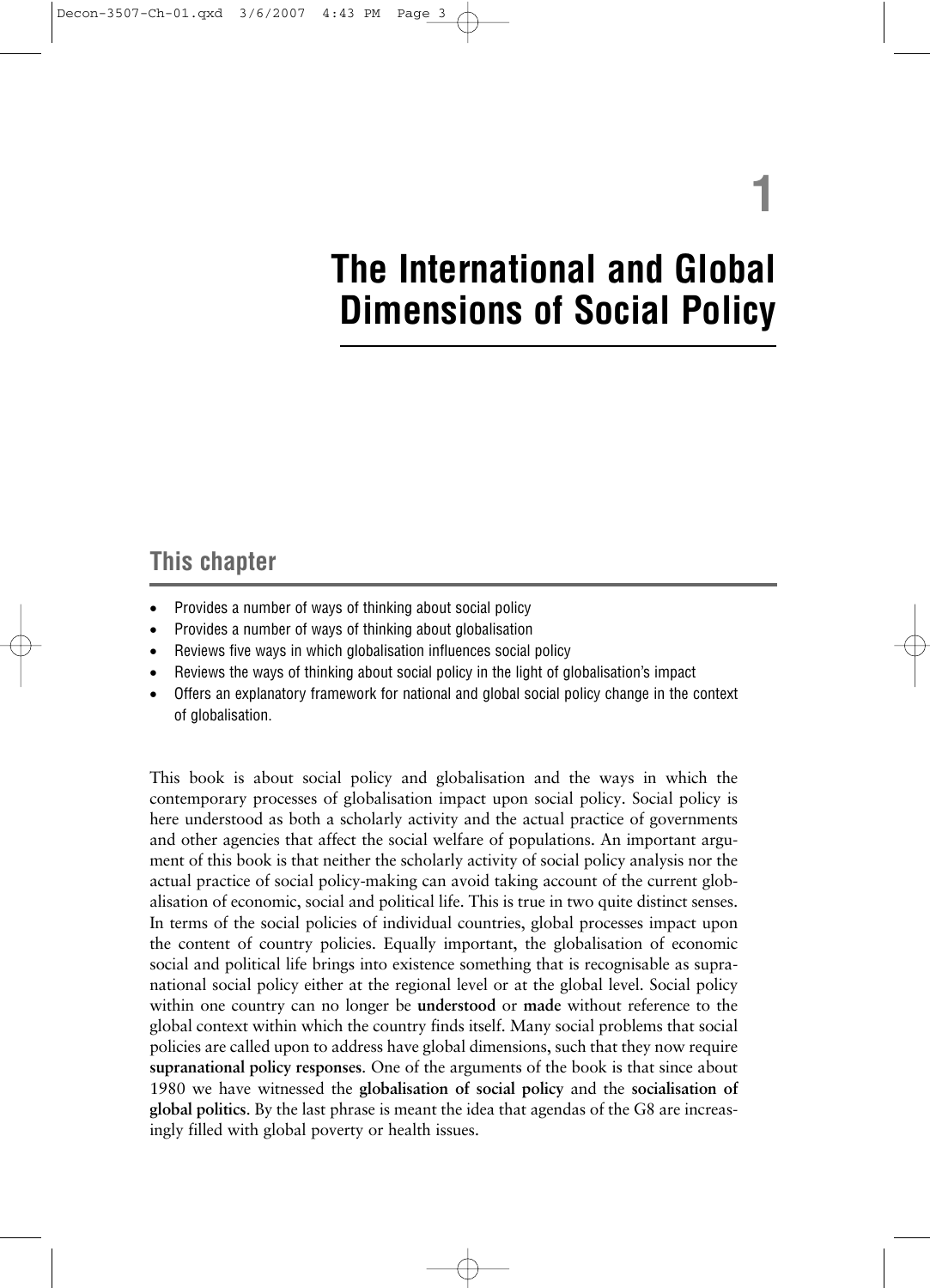Decon-3507-Ch-01.qxd 3/6/2007 4:43

**4** Global Social Policy & Governance

## **Social policy**

Social policy as a field of study and analysis is often regarded as the poor relation of other social sciences such as economics, sociology and political science. It is dismissed as a practical subject concerned only with questions of social security benefits or the administration of health care systems. Some of those who profess the subject would insist to the contrary, that by combining the insights of economics, sociology and political science and other social sciences to address **the** question of how the social wellbeing of the world's people's is being met, it occupies a superior position in terms of the usefulness of its analytical frameworks and its normative concerns with issues of social justice and human needs.

#### **Social policy as sector policy**

The subject area or field of study of social policy may be defined in a number of ways that compliment each other. At one level it is about policies and practices to do with health services, social security or social protection, education and shelter or housing. While the field of study defined in this sectoral policy way was developed in the context of more advanced welfare states, it is increasingly being applied to developing countries (Hall and Midgley, 2004; Mkandawire, 2005). When applied in such contexts, the focus needs to be modified to bring utilities (water and electricity) into the frame and to embrace the wide range of informal ways in which less developed societies ensure the wellbeing of their populations (Gough and Woods, 2004). It is one of the arguments of this book that whereas social policy used to be regarded as the study of developed welfare states and development studies as the study of emerging welfare states, this separation did damage to both the **understanding** within development studies of how welfare states developed and to the **actual social policies** in the context of development that have too often had merely a pro-poor focus, to the detriment of issues of equity and universalism.

## **Social policy as redistribution, regulation and rights**

Another approach to defining the subject area is to say that social policy within one country may be understood as those mechanisms, policies and procedures used by governments, working with other actors, to alter the distributive and social outcomes of economic activity. **Redistribution** mechanisms alter, usually in a way that makes more equal the distributive outcomes of economic activity. **Regulatory** activity frames and limits the activities of business and other private actors, normally so that they take more account of the social consequences of their activities. The articulation and legislation of **rights** leads to some more or less effective mechanisms to ensure that citizens might access their rights. Social policy within one country is made up, then, of social redistribution, social regulation and the promulgation of social rights. Social policy within the world's most advanced regional co-operation (the EU) also consists of supranational mechanisms of redistribution across borders, regulation across borders and a statement of rights that operates across borders.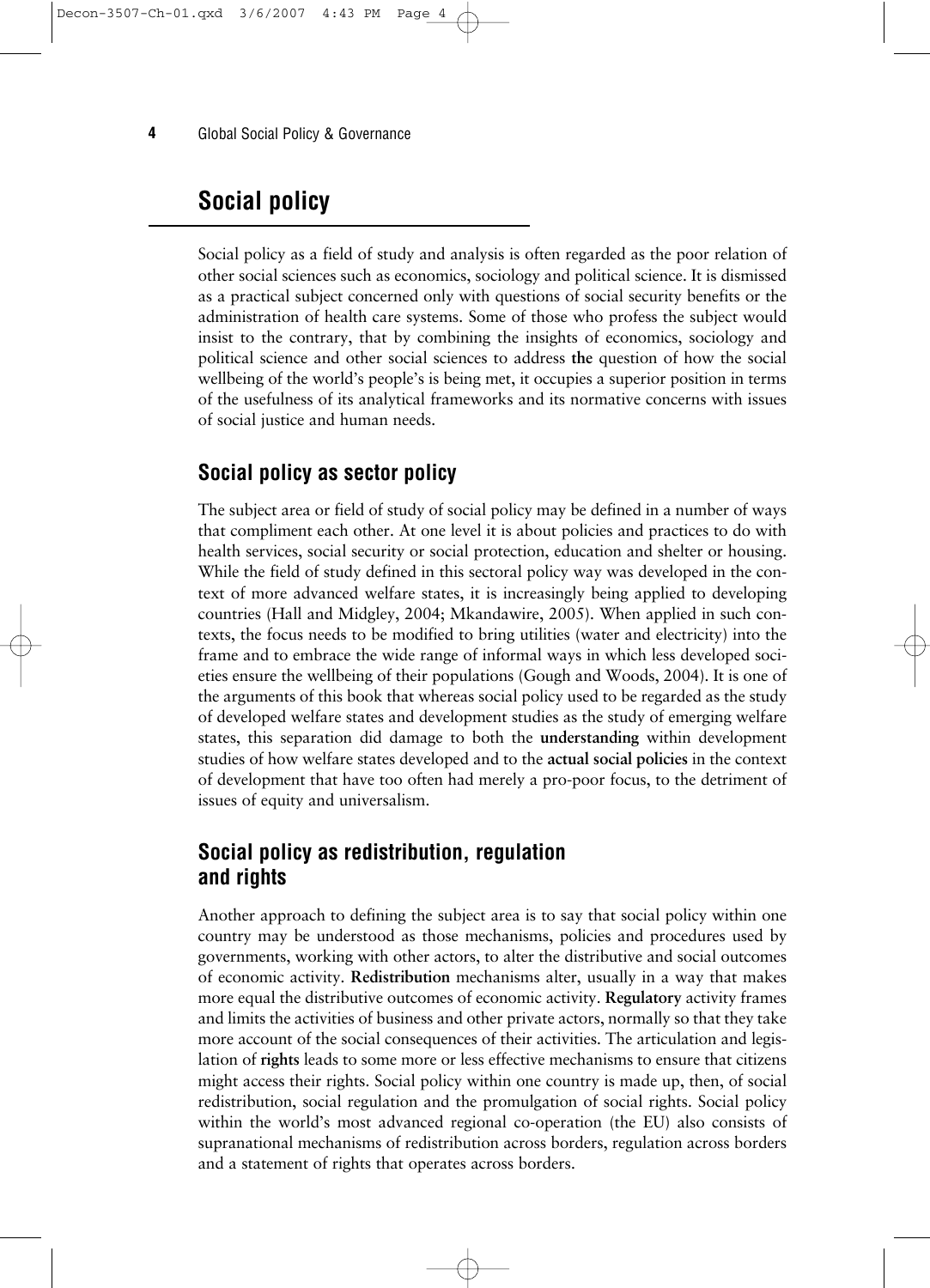#### **Social policy as social issues**

Yet another approach to defining the subject area of social policy is to list the kinds of issues social policy analysts address when examining a country's welfare arrangements. In other words, social policy as a subject area is what social policy scholars do. A standard social policy text (Alcock et al., 2003) lists among the concepts of concern to social policy analysts: 'social needs and social problems', 'equality rights and social justice', 'efficiency, equity and choice', 'altruism, reciprocity and obligation' and 'division, difference and exclusion'. These are elaborated below.

- **Social justice**: What is meant by this concept, and how have or might governments and other actors secure it for their populations? Possible trade-offs between economic efficiency and equity appear here. Mechanisms of rationing or targeting are included.
- **Social citizenship**: Whereas other social sciences are concerned with civil and political aspects of citizenship, social policy analysts focus upon the social rights of citizens. What social rights might members of a territorial space reasonably expect their governments to ensure access to?
- **Universality and diversity**: How might social justice and access to social citizenship rights be secured for all in ways that also respect diversity and difference? Issues of multicultural **forms** of service provision arise, as do policies to combat discrimination and ensure equality of opportunity and agency.
- **Autonomy and guarantees**: To what extent do social polices facilitate the autonomous articulation of social needs by individuals and groups and enable them to exercise choice and influence over provision? How can such an approach be reconciled with guaranteed provision from above?
- **Agency of provision**: Should the state, market, organisations of civil society, the family and kin provide for the welfare needs of the population, and in what proportion?
- **Who cares**: Should the activity of caring be a private matter (more often than not done by women for men, children and dependants) or a public matter within which the state plays a role and the issue of the gender division of care becomes a public policy issue? More broadly, social policy analysts are concerned with issues of altruism and obligation. For whom is one responsible?

## **Social policy as a welfare regime theory**

Social policy analysts have, within the context of these approaches to the subject, developed two strands of literature that might usefully be briefly reviewed. One concerns the mapping and evaluation of the diverse ways in which countries do provide for the welfare of their citizens and residents, and the other offers explanations of social policy development and welfare state difference. Most attempts to classify (OECD) welfare states into typologies start with Esping-Andersen's (1990) classic three-fold typology of liberal, corporatist and social democratic regimes. These are distinguished in terms of their organising principles, the funding basis of provision, and the impacts of their policies on inequalities. Liberal welfare states such as the USA emphasise means-tested allocations to the poor and a greater role for the market.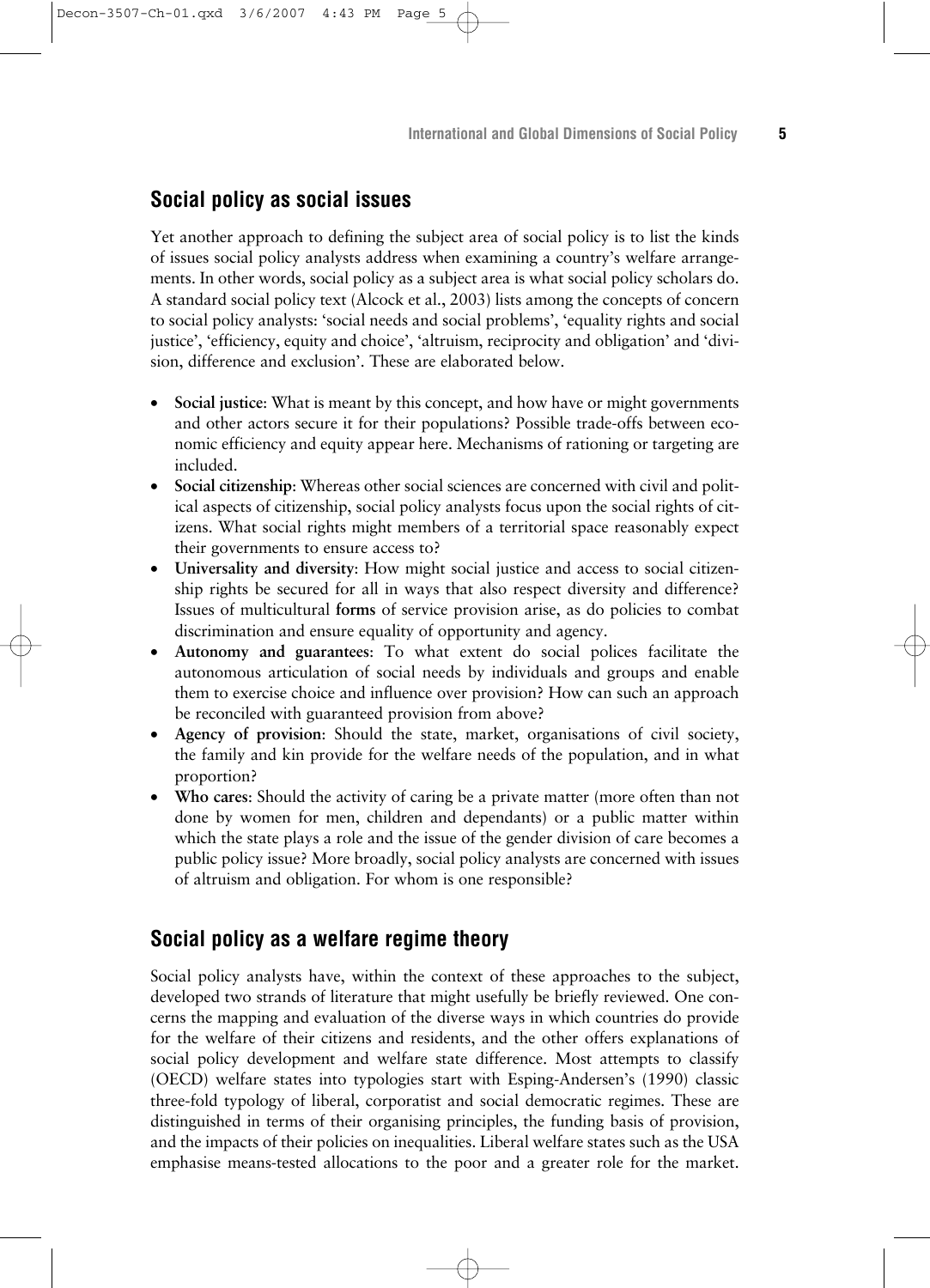| <b>Type of welfare</b> | <b>Organising</b> | <b>Decommodification</b>      | Impact                           |
|------------------------|-------------------|-------------------------------|----------------------------------|
| state                  | principle         | index                         | upon inequality                  |
| Liberal                | Market            | Low                           | Low                              |
| Corporatist            | Workplace         | Semi: notional<br>insurance   | Reflects<br>inequalities at work |
| Social Democratic      | Citizenship       | High: free at point<br>of use | High                             |

#### **Table 1.1 Welfare regimes in the developed world**

Note: See text about productivist welfare states of East Asia

Corporatist welfare states such as Germany and France are based much more on the Bismarckian work-based insurance model with benefits reflecting earned entitlements through length of service. In contrast, social democratic welfare states such as Sweden place the emphasis on state provision for citizens financed out of universal taxation. The differences may be captured as in Table 1.1.

To this must be added the fouth world of 'productivist' welfare described by Holliday (2000). He and others (Goodman et al., 1998; Ramesh and Asher, 2000: Rieger and Leibfried, 2003) argued that low welfare expenditure states in East Asia ensured the meeting of welfare needs through a process of state-lead economic planning and highly regulated private provision such as compulsory savings. Here social rights to be met by the state were not a central part of the social policy discourse, rather a concern to encourage family and firm responsibility.

Other analysts have drawn attention to the degree of woman-friendliness of welfare states and asked if the diverse regimes meet differently the welfare needs of carers. One typology (Siarrof, 1994 in Sainsbury, 1994) distinguishes between:

- 1 Protestant social democratic welfare states (Sweden) within which the state substitutes for private care and women find employment in the public service so created.
- 2 Christian democratic welfare states (France) that support women in their caring functions at home but do not make it so easy for women to enter the work force on equal terms with men.
- 3 Protestant liberal welfare states (the USA) which offer limited support for caring work and some help towards equitable access to employment, but much of this depends on private provision of services in the marketplace.
- 4 Late female mobilisation welfare states (Greece, Japan) where the issues of access to work and/or support for caring functions have only just entered the policy agenda.

These diverse welfare regimes have also been commented on in terms of their ethnic minority friendliness. Particular attention is focused here on the insider–outsider aspect of the ethnic citizenship basis of the German and Japanese welfare system, compared with the formal equal opportunities policies and multi-lingual education opportunities provided for in some Scandinavian countries. (For an overview of this comparative social policy literature, see Kennet, 2001, Ch. 3.)

Goodin et al. (1999) have provided the definitive evaluation of the three worlds of welfare in a longitudinal study of three exemplar countries: The Netherlands (social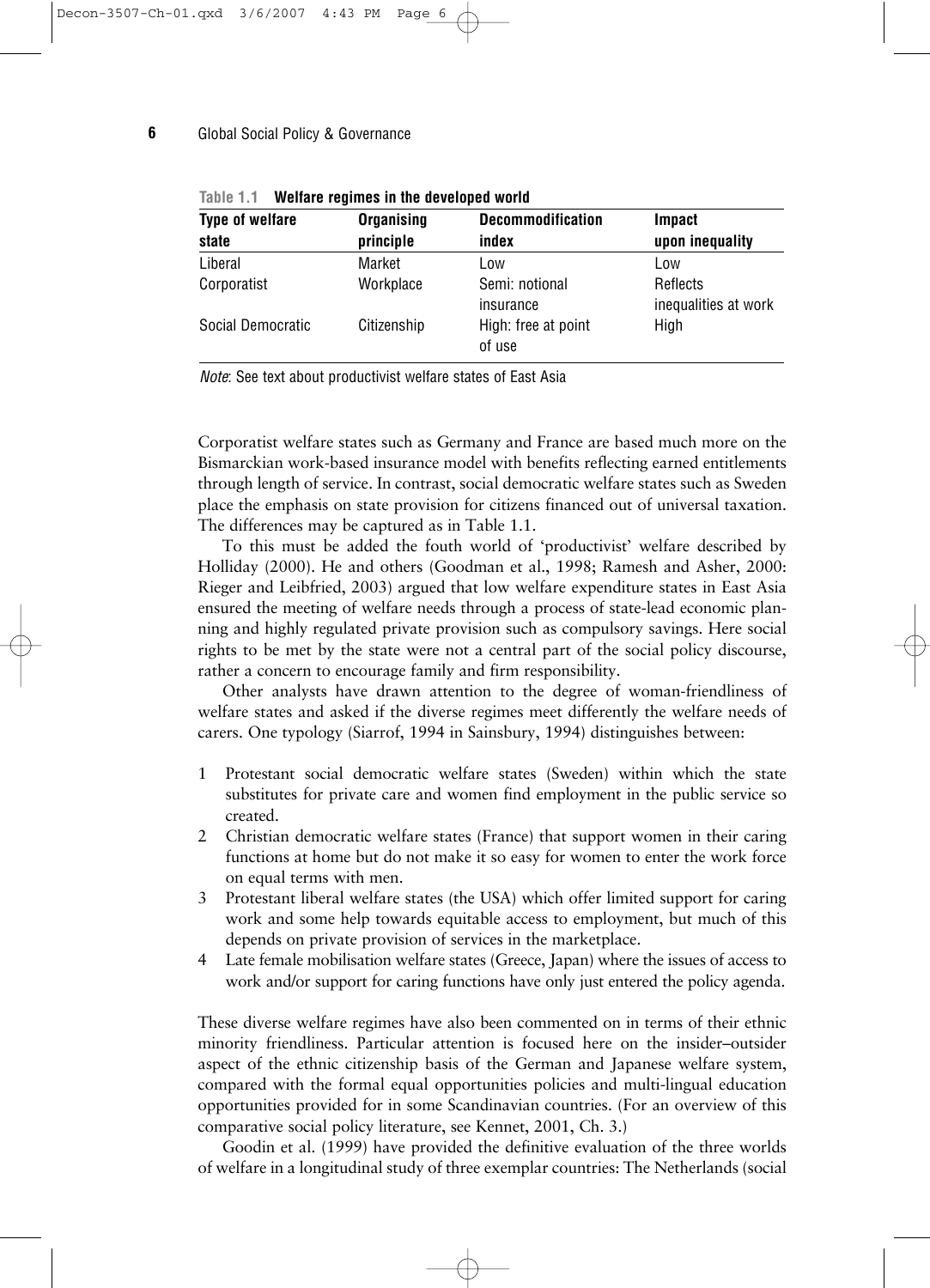democratic), Germany (corporatist) and the USA (liberal). They examined empirically over time the performance of the three countries on several criteria including the level of poverty, the degree of social exclusion, the efficiency of the economy, and the capacity it offered citizens to make life choices. These authors concluded that on **all** criteria social democracy was superior to corporatism, which in turn was superior to liberalism. It is this empirical conclusion combined with people's perception of the success of such regimes that has led to such a heated controversy about the perceived threats to social democracy of the global neo-liberal project.

## **Social policy and explanations of welfare state development**

Early work in social policy to account for welfare state development was not readily able to explain diversity. Neither the 'moralistic' or 'social conscience' approach of Titmuss (1974), nor the 'materialist' or 'logic of industrialisation' approach of Rimlinger (1971) and Wilensky and Lebeaux (1958) were suited to this task. Accounts that **have** offered plausible explanations of diversity among welfare states include the 'pluralist' or 'politics matters' approach of Heidenheimer et al. (1991), the 'Marxist' or 'class struggle' approach of Gough (1979) and the 'power resource' (or 'democratic class struggle') approach of Korpi (1983). From these last two approaches we have learned that social democratic welfare states are associated with a high degree of working-class mobilisation and political representation, and that liberal welfare states are associated with an absence of these factors. The fashioning of cross-class coalitions and solidarities were also an important part of the universal welfare state story. The middle class were brought into (or bought off by) the Scandinavian welfare state settlement by ensuring high-quality universal services that met their needs too. In a rather different way, the conservative regimes of Germany and France met the needs of a middle class through wage-related benefits that to some extent privileged them. These types of explanation were then developed further by Williams (1989, 2001, 2005) to account not only for the class-related dimensions of welfare states but also for the gendered and ethnic-friendly character of welfare states. With the concept of 'discourses of work, family, nation', she argued that particular welfare state settlements were an outcome not only of class but also of gender and ethnic conflicts, degrees of mobilisation around each of these, and the associated discourses around work (who should get it and how should it be rewarded?), family (who cares for whom and with what support?) and nation (who is an insider and who an outsider regarding welfare entitlements?) deployed in these conflicts.

The chapter now turns to a consideration of the globalisation process. Having done that, we shall be able to return to these several ways in which we described the subject area of social policy and ask:

- How does globalisation affect social policy understood as **sector provision of services like health and social protection?**
- How does globalisation alter the way social policy analysts address issues of **redistribution, regulation and rights?**
- How do the **issues of social justice, citizenship rights, universality and diversity, agency of provision and caring responsibilities** alter within a global context?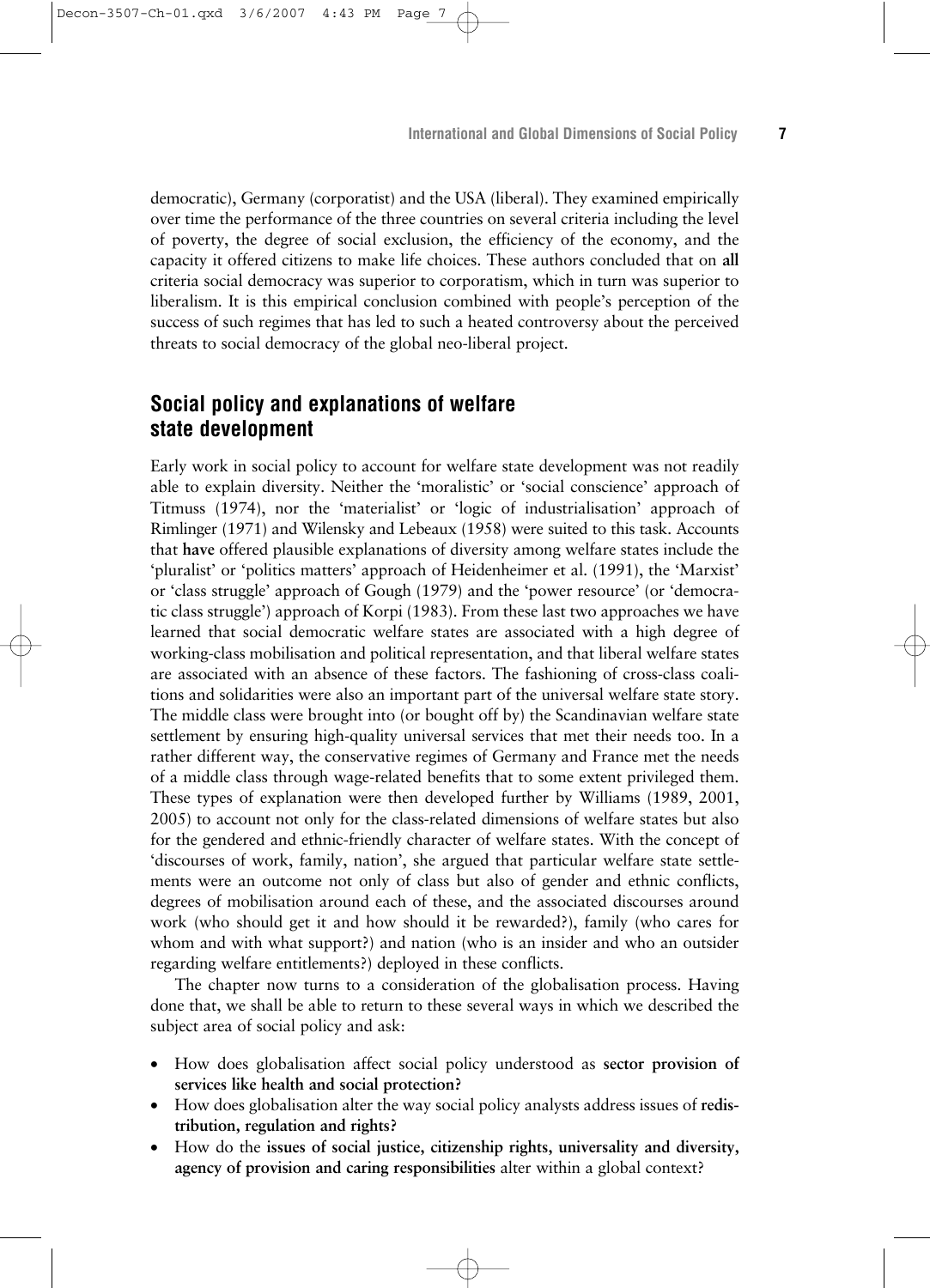- **8** Global Social Policy & Governance
	- Does globalisation encourage developed welfare states and developing countries to adopt and prefer one or other of the **diverse welfare state models** that we reviewed?
	- How might globalisation modify the **explanations we offer for social policy development** and what does it do to class, gender and ethnic welfare struggles?

## **Globalisation**

Here are two definitions of globalisation: 'Globalisation may be thought of initially as the widening, deepening and speeding up of world-wide interconnectedness in all aspects of contemporary life' (Held et al., 1999); and 'globalization [involves] tendencies to a world-wide reach, impact, or connectedness of social phenomena or to a world-encompassing awareness among social actors' (Therborn, 2000).

When social scientists talk about globalisation they are talking about a process within which there is a shrinking of time and space. Social phenomena in one part of the world are more closely connected to social phenomena in other parts of the world. This kind of definition that sees cross-border connections as the key to understanding globalisation has to be distinguished from debates for or against globalisation. Usually these debates and conflicts are about particular international polices and practices – typically economic ones which may be associated with the wider process of globalisation but are not a **necessary** feature of it. These disputes are usually about the **form** that globalisation is taking or the **politics** of globalisation, rather than the fact of time and space shrinkage. Indeed, this book engages in a debate about the neo-liberal form that globalisation is taking and the kinds of global and national social policies being argued for by global actors, but it does not dispute that there is a shrinking of time and space and that globalisation is in that sense uncontestable and irreversible.

Most commentators agree that globalisation embraces a number of dimensions including the economic, political, productive, social and cultural. Among the aspects of globalisation which reflect this range of dimensions are:

- increased flows of foreign capital based on currency trading;
- significantly increased foreign direct investment in parts of the world;
- increased world trade with associated policies to reduce barriers to trade;
- increased share of production associated with transnational corporations;
- interconnectedness of production globally due to changes in technology;
- increased movement of people for labour purposes, both legal and illegal;
- the global reach of forms of communication, including television and the Internet; and
- the globalisation or 'MacDonaldisation' of cultural life.

These processes and other associated phenomena have in turn led to the emergence of a global civil society sharing a common political space. However, while economic activity has become more global and we have seen the birth of a global civil society, global political institutions tend to lag behind these developments. They are to a large extent stuck in an earlier historic epoch of inter-governmental agreements. Indeed, the reform of global political institutions and processes to better govern global social policy is an important theme of this book and will be discussed in Chapter 7.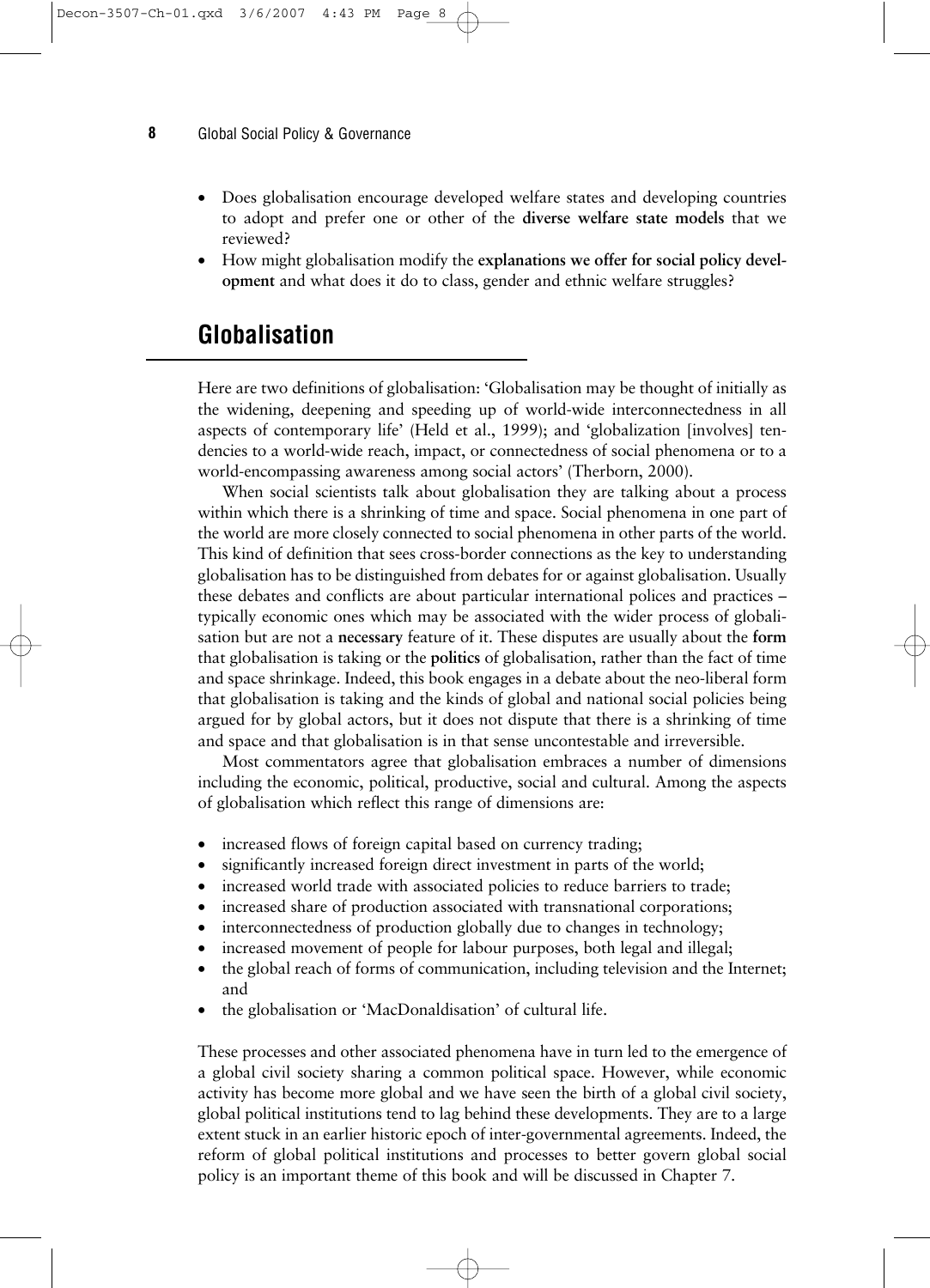Held and McGrew (2002a) elaborated a typology of political positions held with regard to globalisation:

- neoliberals (who welcome the economics of free-market globalisation);
- liberal internationalists (who still see the world as essentially made up of states collaborating with each other through the UN system);
- institutional reformers (who consider that aspects of globalisation lead to the need to strengthen and reform aspects of international governance);
- global transfomers (who see globalisation as an epoch-changing process and seek a socially responsible globalisation with strengthened global social governance);
- statists/protectionists (who regard globalisation as a threat and seek to protect through trade barriers their country's social development); and
- radicals of two kinds, Marxists and localists (who want to replace international capitalist globalisation with either a post-capitalist world order or to re-nurture local production in a sustainable way).

The political position taken in this book lies somewhat uncomfortably between the institutional reformer and global transformer position, laced with a deal of radicalism of both kinds.

## **Globalisation's impact upon social policy**

The argument to be developed in this book is that this new globalisation impacts upon the subject area and practice of social policy in the following ways:

- **Sets welfare states in competition with each other**: This raised the spectre (Mishra, 1999), but not necessarily the reality (Swank, 2002), of a race to the welfare bottom whereby states reduced their welfare commitments for fear of losing capital investment. It raises the question as to what type of welfare state or social policy best suits international competitiveness without undermining social solidarity (Scharpf and Schimdt, 2000; Sykes et al., 2001). Evidence is now accumulating which suggests that in the Global North equitable approaches to social policy may be sustainable (Swank, 2002; Castles, 2005), whereas they may not, in conditions of neoliberal globalisation, be so easily replicable within the Global South (Chapter 8).
- **Brings new players into the making of social policy**: International organisations (IOs) such as the IMF, World Bank, WTO and UN agencies such as WHO, ILO and so on have become more involved in prescribing country policy. This has generated a global discourse about desirable national social policy. The withincountry politics of welfare has taken on a global dimension with a struggle of ideas being waged within and between international organisations as to desirable national social policy. The battle for pension policy in post-communist countries between the World Bank and the ILO is a classic example (Deacon, 1997; Holzmann et al., 2003; see also Chapters 2, 3 and 4).
- **Raises the issues with which social policy is concerned, those of redistribution, regulation and rights, to a supranational level that has both a regional (EU, ASEAN, MERCOSUR, SADC and so on) and global dimension**: The struggle between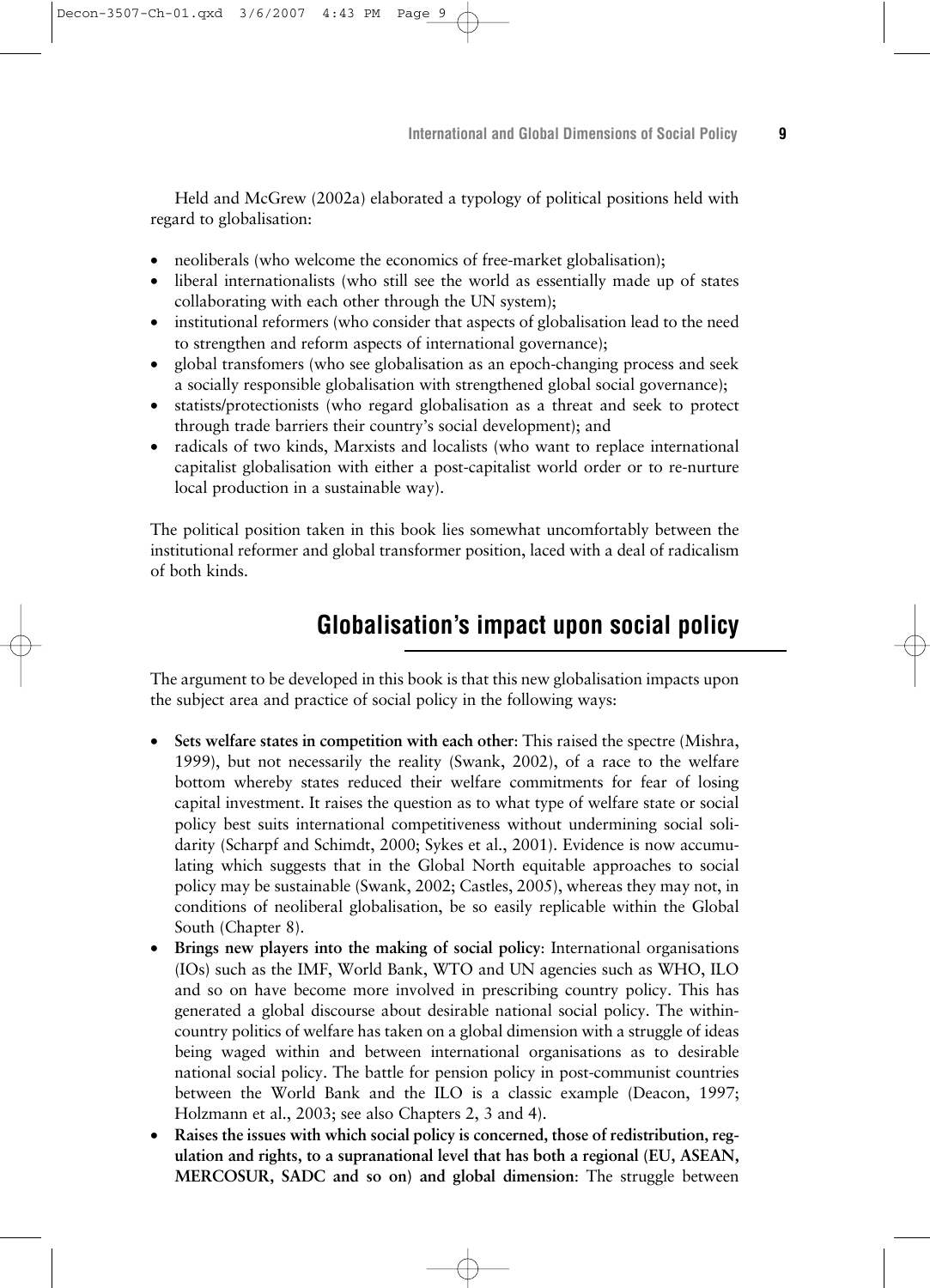liberal and social democratic approaches to economic and social policy takes on a global and regional dimension. New global social movements enter the picture too and contribute from below to a **global politics of welfare** (O'Brein et al., 2000; Yeates, 2001; Scholte Schnabel, 2002; Munck, 2005; Chapter 5). Whether neoliberal globalisation could and should give way to a social reformist globalisation within which global redistribution, regulatory and rights policies and mechanisms can be developed is addressed in Chapter 6. These changes raise a debate about the need for reformed global social governance mechanisms that is addressed in Chapter 7.

- **Creates a global private market in social provision:** Increased free trade has created the possibility of mainly American and European private health care and hospital providers, education providers, social care agencies and social insurance companies operating on a global scale and benefiting from an international middle-class market in private social provision. The implication of this development for sustaining cross-class solidarities within one country in the context of development is discussed in Chapter 3. Research on this issue will be examined there (Sexton, 2001; Mackintosh and Koivusalo, 2005; Chavez, 2006; Holden, 2006).
- **Encourages a global movement of peoples that challenges territorial-based structures and assumptions of welfare obligation and entitlement**: Recent debate about migration within an expanded EU has lead to restrictions on the welfare entitlements of recent migrants and the emergence of the idea of a two-tier welfare state despite the evidence that European welfare states may need migrant labour (Jordan and Duvell, 2003; Thomas, 2005). Here otherwise socially just social democratic welfare states have been found wanting from the point of view of the new migrant, whereas more liberal welfare states are found to be more receptive to the welfare needs of migrants (albeit within a context of 'lower' liberal welfare state entitlements). The impact of migration upon welfare provision in developing countries is equally profound, both in terms of the loss of skilled welfare state labour (doctors and nurses) and in terms of reliance on foreign remittances. International care chains have emerged within this context (Ehrenreich and Hochschild, 2002; Yeates, 2004). Thus migration challenges territorial borders of solidarities, and it will be argued that on the one hand it presages global solidarities and global citizenship, while on the other hand it reconstitutes solidarities around family, religion and ethnicity. These issues are picked up in Chapter 5, where we discuss them in the context of global social movements.

These are the broad ways in which it is argued that globalisation impacts upon social policy as a subject area and as a practice of governments and allied actors. In terms of the five ways we defined the subject area of social policy earlier, we can therefore suggest the following.

In terms of social policy understood as **sectoral policy** (health, education, social protection), two things stand out. One is the role of international organisations (Chapters 2, 3 and 4) in influencing national social policy through loans or conditional aid or technical assistance. We shall see that at present the world has in effect two global ministries of health, two global ministries of education and two global ministries of social protection. During the period of the creation and influence of the UN agencies in the 1950s and 1960s and into the 1970s, it was clear that global advice on sector policy came from the WHO, the UNESCO and ILO. Once the World Bank, in the 1980s and 1990s,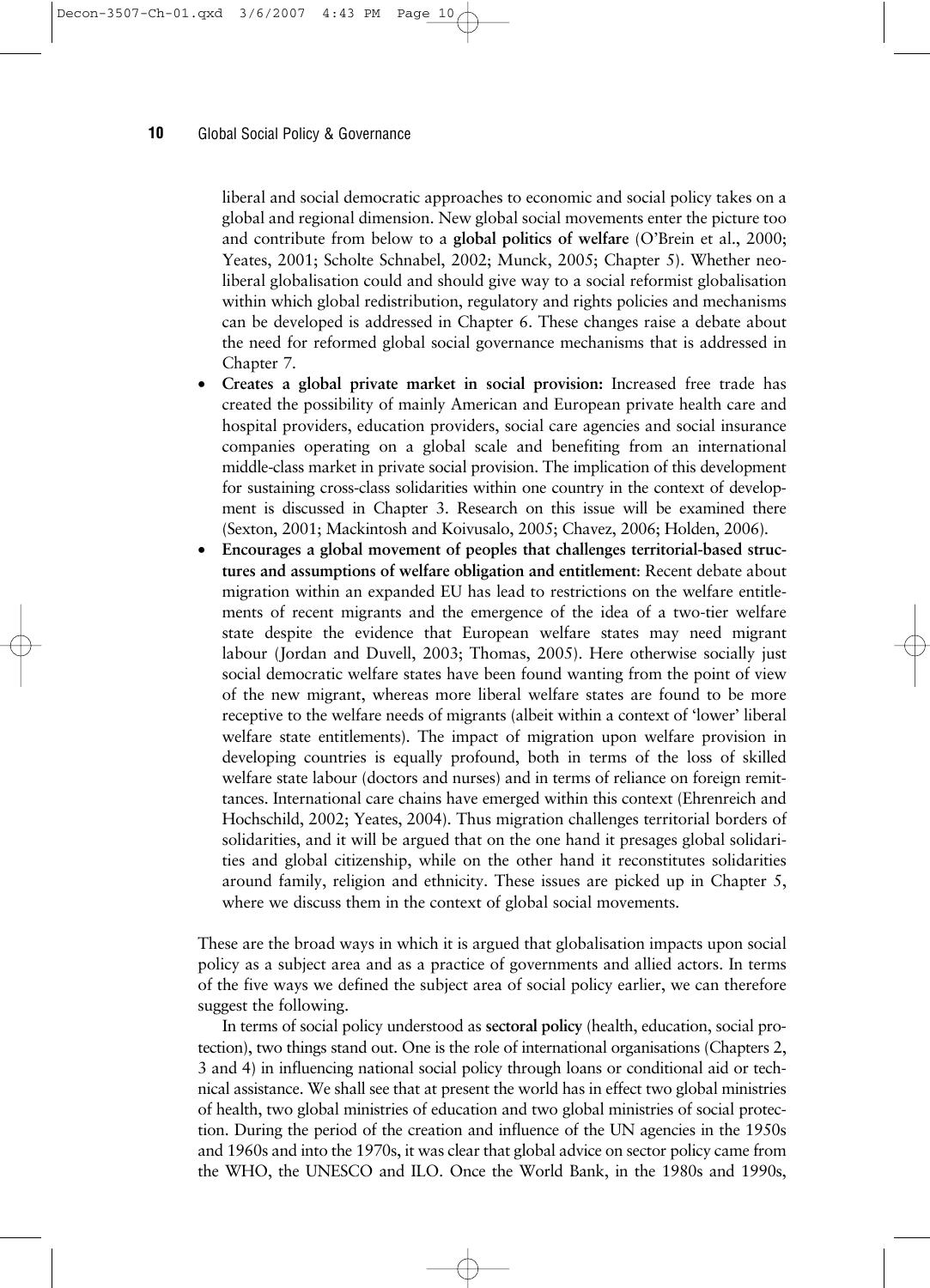included social sector issues in its lending policy and practice, it began to operate in effect in competition with the UN social agencies. Its policy prescriptions for developing country health, education and social protection policy were often at odds with the advice given by UN agencies. Furthermore, it became better endowed than the UN agencies and had more clout both in financial terms and in terms of the **perceived** quality of its professional staff. The other is the increased scope that the globalisation of markets offers private providers of hospitals, pension funds and aspects of education provision. The welfare mix between government provision and private provision is shifting in favour of the later in the context of globalisation.

In terms of social policy understood as polices and processes of **redistribution, regulation and rights**, a number of things stand out. The first is that because of the perceived impact of global economic competition on a country's ability to tax in order to spend, the extent to which countries are able to redistribute has been brought into question. Similarly, because of a fear of capital flight, a country's ability to impose social regulations on business has been brought into question too. Guaranteeing social rights becomes rather more difficult in this context. If it is true that to some extent capital has escaped national rules by its capacity to move abroad, then the political task becomes one of reinventing those rules at a regional and global level. What becomes necessary if the global economy is to have a social purpose are global taxes and global social regulations geared to the realisation of a set of global social rights (Chapter 6).

In terms of social policy understood as a concern with **issues of social justice, citizenship rights, universality and diversity, agency of provision and caring responsibilities**, a number of assertions can be made here which will be followed up in subsequent chapters. Social justice questions in a global era take on an international dimension. How can a continued concern with addressing issues of social justice within one country (the traditional preoccupation of social policy analyst) be reconciled with a new concern to ensure social justice across borders? This has both philosophical and political dimensions. The Rawlsian conception of justice often used in social policy literature applies to within-border issues of justice in a capitalist society. Here a degree of inequity is justified so long as the resulting impact upon economic growth raises the level of income of the poorest. Attempts have been made to reformulate this principle between states (O'Neill, 1991; Pogge, 2002). A hugely contested area in globalisation studies is whether the existing form of neoliberal globalisation, while permitting inequity within and between countries, actually does raise the standard of living of the world's poor (Dollar and Kray, 2001; Milanovic, 2003). In political terms, the question becomes one of whether an alliance between the poor of the Global South can be forged with the better-off poor of the Global North that improves the lot of the former without unacceptably undermining the lot of the later. This becomes expressed concretely in the conflicts around global labour standards and other policy questions (Chapters 3, 4 and 5).

Thinking about the concept of **citizenship rights** in a globalising world only serves to highlight the double-sidedness of the concept. On the one hand citizenship within the context of democratic developed capitalist societies is about securing rights and entitlements for all within a defined territorial space. On the other hand it is about excluding from the benefits of citizenship those outside this entity. In the last years of the last century we have seen a simultaneous deepening and strengthening of citizenship rights and entitlements within some countries and a tightening of restrictions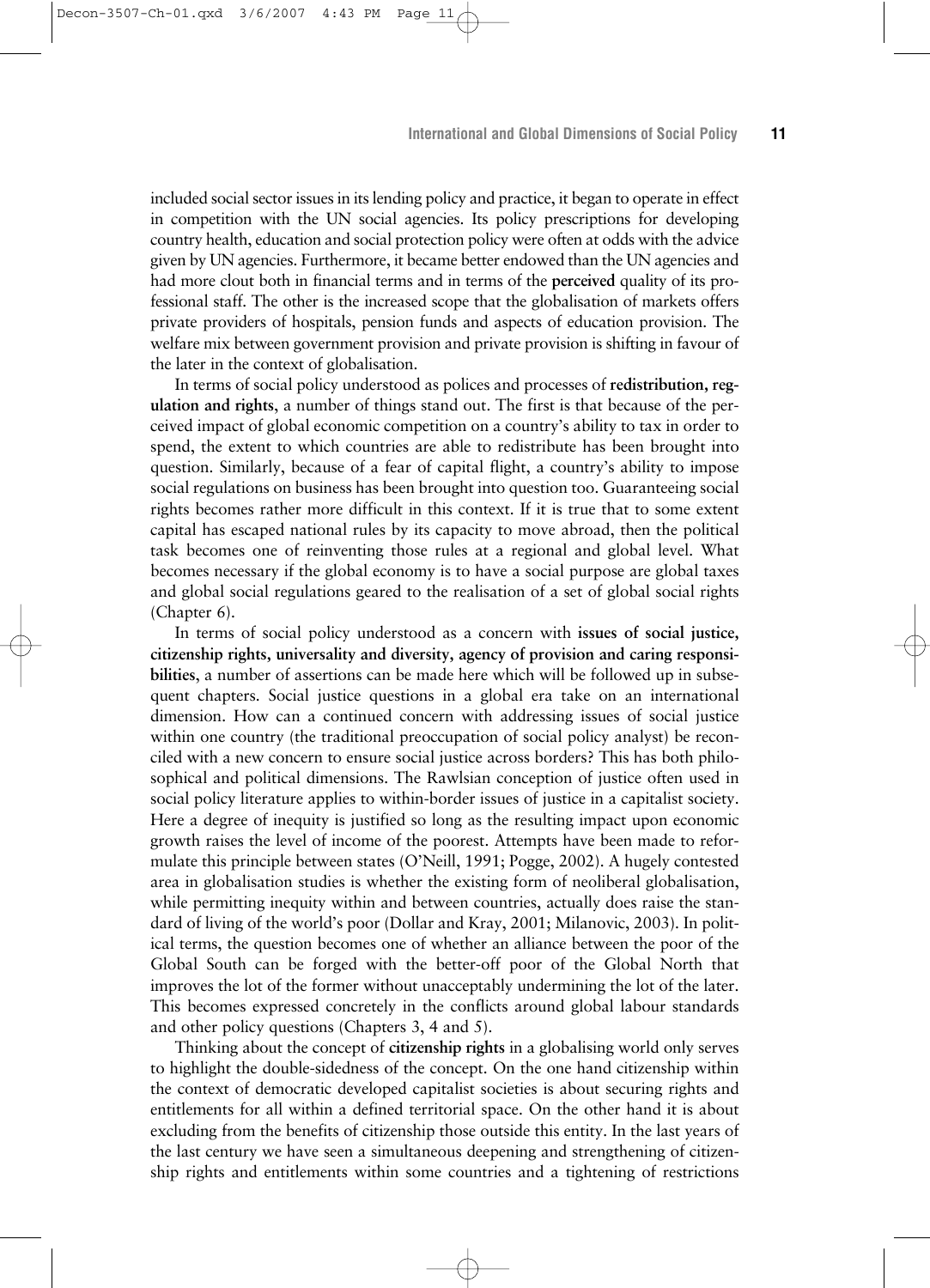|           | <b>Domestic</b>     | <b>Supranational</b>        |
|-----------|---------------------|-----------------------------|
| State     | Domestic government | International organisations |
| Market    | Domestic market     | Global market, TNCs         |
| Community | Domestic NGOs       | <b>International NGOs</b>   |
| Household | Households          | International household     |
|           |                     | strategies                  |

#### **Table 1.2 The global welfare mix**

Source: Gough and Woods, (2004: 30).

on migrants seeking access to those very same citizenship rights. Overlaying this development has been the emergence of supranational citizenship rights within the most advance world region, Europe, and at the same time within Europe a strengthening of polices of exclusion towards the outsiders. These developments serve to call into question a conception of citizenship based upon territory. Conceptualisations of dual citizenship rights for migrant workers and even global citizenship entitlements for all enter the discourse of social policy analysis and even the practice of international governance. These issues are explored fully in Chapter 6.

Within one country the question of **universalism and diversity** for social policy analysts and social policy-makers is often posed as how to facilitate the universal meeting of human needs in ways that respect cultural diversity. In so far as globalisation has increased the pressures for and practices of cross-border migration, this only serves to make this policy question more urgent within any one country. Questions of belonging and identity arise. Calls on the part of host countries for a more assertive commitment to their country of adoption by new migrants vie with the increased possibilities for retaining an identity of origin in a world of easy communication. At the same time, as we shall see in Chapters 5 and 8, similar debates and policy choices arise at a global level. The UN did declare a set of universal human rights and evolved a convention of economic, social and cultural rights. However, these rights have been questioned by countries influenced by fundamentalist religious values. Is it possible to sustain a universal set of rights, including social rights that have purchase world-wide, in a global order where it is perceived by some in the Global South that such 'universal rights' are promulgated by very self-interested and hypocritical northern governments?

Which **agency** should provide for the welfare needs of a population (state, market, civil society organisation, family) takes on an extra dimension of complexity in an interconnected world, particularly in those countries now attempting to develop their welfare states in the context of a global economy. Gough and Woods (2004) capture this particularly well in their exposition (summarised in the Table 1.2) of the ways in which all of these possible agencies now take on an international dimension. Not only might national governments be a welfare provider, but so might international organisations. Not only might national private companies provide private schools, but so might global education providers. Not only might local NGOs contribute to the welfare mix, but so might international NGOs such as Oxfam. Not only might care be provided by a close relative, but so might substitute care be made possible by the remittances sent back to families from abroad.

This links to the final set of issues with which social policy scholars and makers are concerned, that of **caring obligations and responsibilities**. Social policy analysts have demonstrated the gender and racial divisions of caring (Williams, 1989; Sainsbury, 1996; Daly and Rake, 2003). Women care for men and children. Black people serve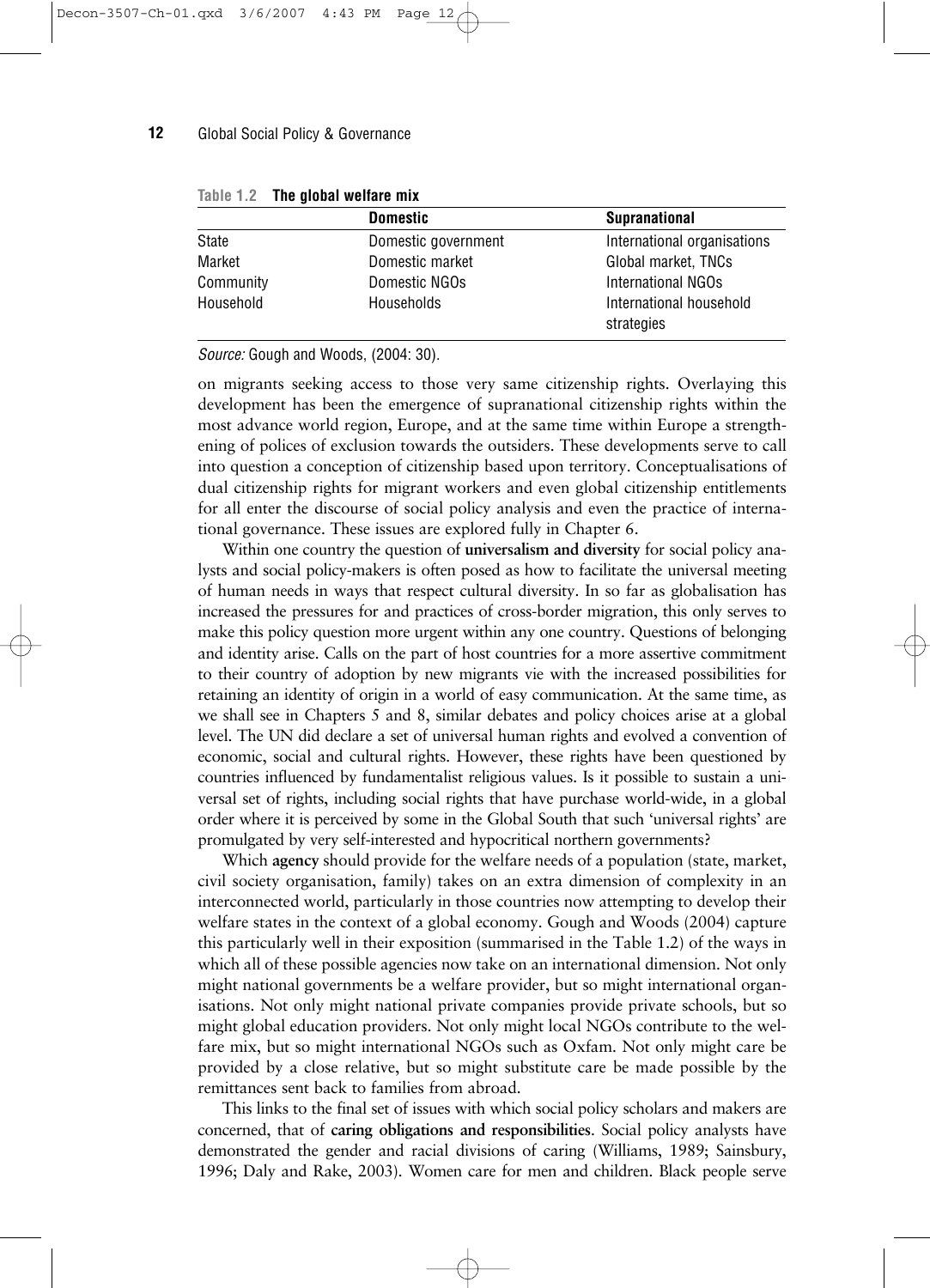whites. In general, women do more of the care for men and dependents when this care is provided in the home. Even in those countries where some aspects of care are institutionalised, women occupy the majority of the caring roles. Class and ethnic differences become important in these cases, though. Black and minority migrant workers undertake a greater share of the lower-skilled caring jobs in public institutions. It is one of the arguments of this book that globalisation widens in quite complex ways the gender, class and ethnic divisions of care while it at the same time may have facilitated a release from family-based caring responsibilities for some women both in the richest countries and the poorest. In the USA, for example, white middle-class women and men have their caring duties undertaken by black or Hispanic migrant workers. But at the same time, the World Bank has accepted the idea that investing in the education of women is a good way of speeding the demographic transition to smaller families and hence a reduced burden of care. However, economic globalisation has at the same time pulled women into sweatshops and into the international sex trade.

In terms of social policy's identification of a number of **diverse worlds of welfare**, globalisation poses the question as to whether it is likely to impel countries towards any one of these models. Sykes et al. (2001) noted that while some scholars (Mishra, 1999) had argued that neoliberal globalisation would drive countries to adopt liberal or residual social polices, others suggested that developed countries were immune from such global economic pressures. Sykes concluded that for Europe, global economic pressures did have some impact on a country's social policy, but the nature of this impact was dependent upon the type of institutional welfare state already in existence. Liberal welfare states became more liberal. Social democratic welfares states were, given the political will, largely sustainable. Conservative corporatist welfare states were most challenged but also most resistant to change. I (Deacon, 1997, 2000a) have argued that, focusing on East European post-communist societies, the **politics** of globalisation rather than the **economics** of globalisation have shaped country thinking about social policy, especially as these countries are open to the influence of the World Bank and other international actors. Kwon (2001) has demonstrated that in at least one East Asian productivist welfare state the impact of globalisation has been to compel it in the direction of more universal state provision. Taylor (2000) has also shown how some middle-income countries have increased public welfare spending in the context of globalisation. However, it remains true that certainly for most middleand lower-income countries the period of the Washington Consensus saw the destruction of the embryonic state welfare services of much of Latin America, Africa and South Asia in favour of targeted and residual policies.

The final question that we suggested should be addressed was how might globalisation modify the **explanations we offer for social policy development** and what it does to class, gender and ethnic welfare struggles? The answers to this question are deferred until we consider a prior question addressed below.

## **Studying and understanding social policy in a global context**

Social policy as scholarly activity has drawn on political economy, the sociology of class, gender and ethnicity, and institutional political science to develop fairly robust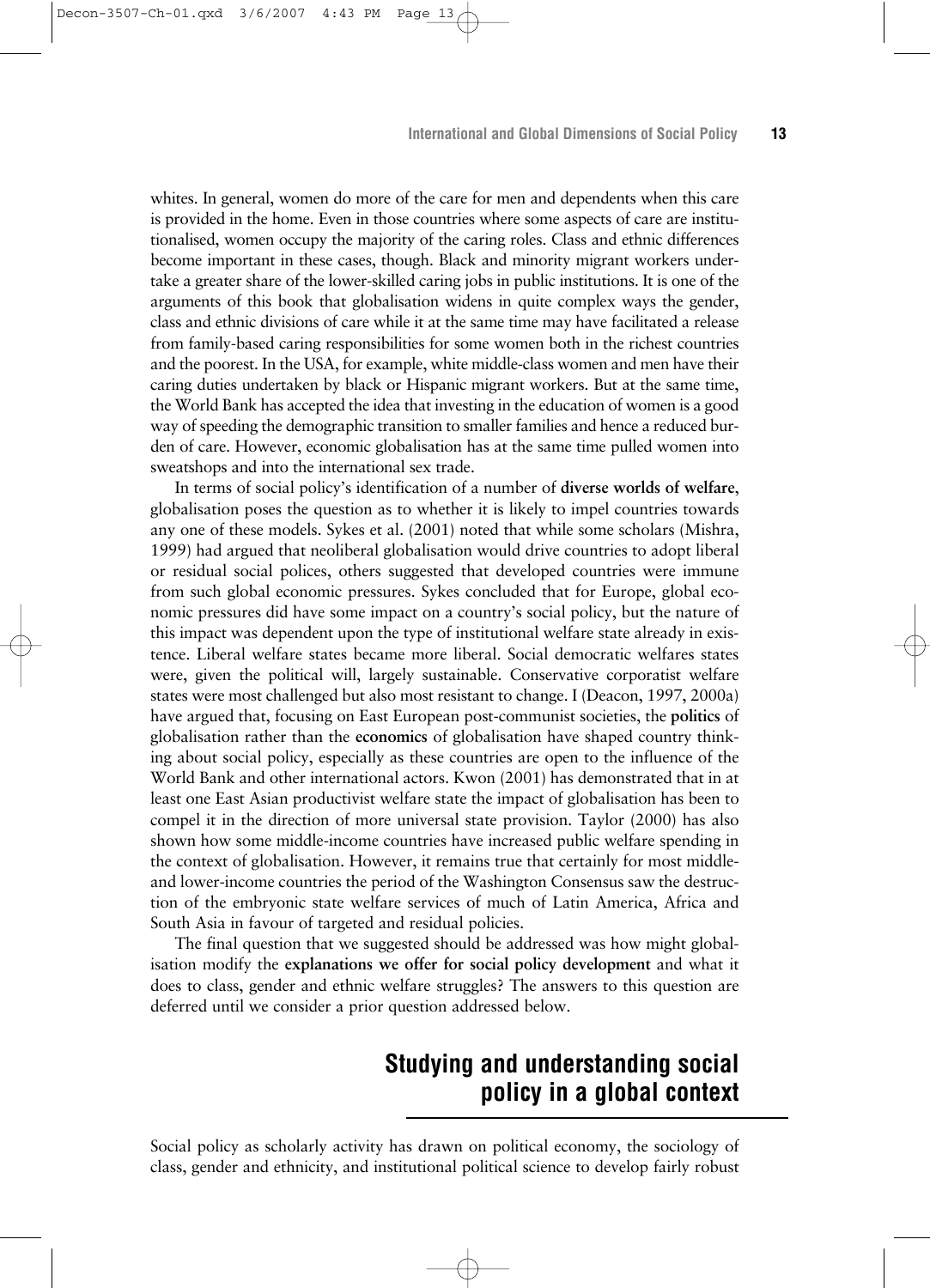theories for explaining welfare state development and welfare state diversity. Do these theories need to be modified to account for (a) national social policy change in the context of globalisation, and (b) can these theories can be adapted to offer plausible accounts of the emergence and character of a supranational or global social policy? We need to take an excursion into other fields of scholarly endeavour to determine which is of use to us.

The account used in this book to offer explanations of the ways national social policy changes in the context of globalisation and the way in which a supranational global social policy has emerged draws upon insights from development studies, international relations and international organisation theory, policy transfer and diffusion literature, global social movement studies, concepts of hegemonic struggle as well as some new work around the ethnography of global policy. Within this complex intellectual framework certain conceptualisations will emerge as being of particular use. Among these are the concepts of **welfare regime theory** (as distinct from welfare state regime theory) (Gough and Woods, 2004), **complex multi-lateralism** (O'Brien et al., 2000), global **policy advocacy coalitions** (Orenstein, 2004, 2005) **global knowledge networks** (Stone and Maxwell, 2005) and the **politics of scale** (Clarke, 2004b, 2005; Gould, 2005; Stubbs, 2005).

Development studies literature has not until recently used the language of social policy (Hall and Midgely, 2004; Dani, 2005). It has been concerned either with the broader concept of development that includes and necessarily privileges the economic underpinnings of development or, especially in an African context, with overseas aid policy and interventions in particular sectors like poverty alleviation, reproductive health care and basic education. Gough and Woods (2004: 32) have, however, provided an admirable basis upon which to sustain a dialogue between the concerns of social policy analysts and those of the development studies specialist. They argue and demonstrate that the **welfare regime theory** of Esping-Andersen (1990) and those who followed him should be renamed 'welfare-state regime theory', applying as it does at best to developed OECD countries. The countries of the world as a whole fall, according to Gough and Woods (2004), into three meta-welfare regimes. These are the welfare state regimes of the OECD world, informal security regimes within which peasant economies co-exist with peripheral capitalism and within which there is a less distinct policy mode, and insecurity regimes within which predatory capitalism operates in the context of more or less collapsed states.

Crucial from the point of view of an argument in this book is the way in which the social policy regimes of some particular countries are described in the Gough and Woods (2004) volume as hybrid-sharing characteristics of welfare state regimes and informal security regimes. Thus Barrientos (2004) suggests that Latin America as a whole might have been best characterised before the neoliberal reforms of the 1990s as **conservative-informal** regimes because the small formal sectors of the economy operated with work-based, wage-related welfare entitlements imported from Europe. After the reforms, many countries gave way to market-based private provision with a residual safety net for the poor. This regime is then characterised as a **liberal-informal** regime. It will be argued in the next chapter that the World Bank and other global actors were able to push for these reforms and undermine the partial conservative welfare states of much of Latin America. They could do this because, whereas in the context of Europe a conservative welfare state represented a form of more or less universal welfare state entitlement serving the cause of equity and social justice, in the context of Latin America, where only a small sector of the economy and population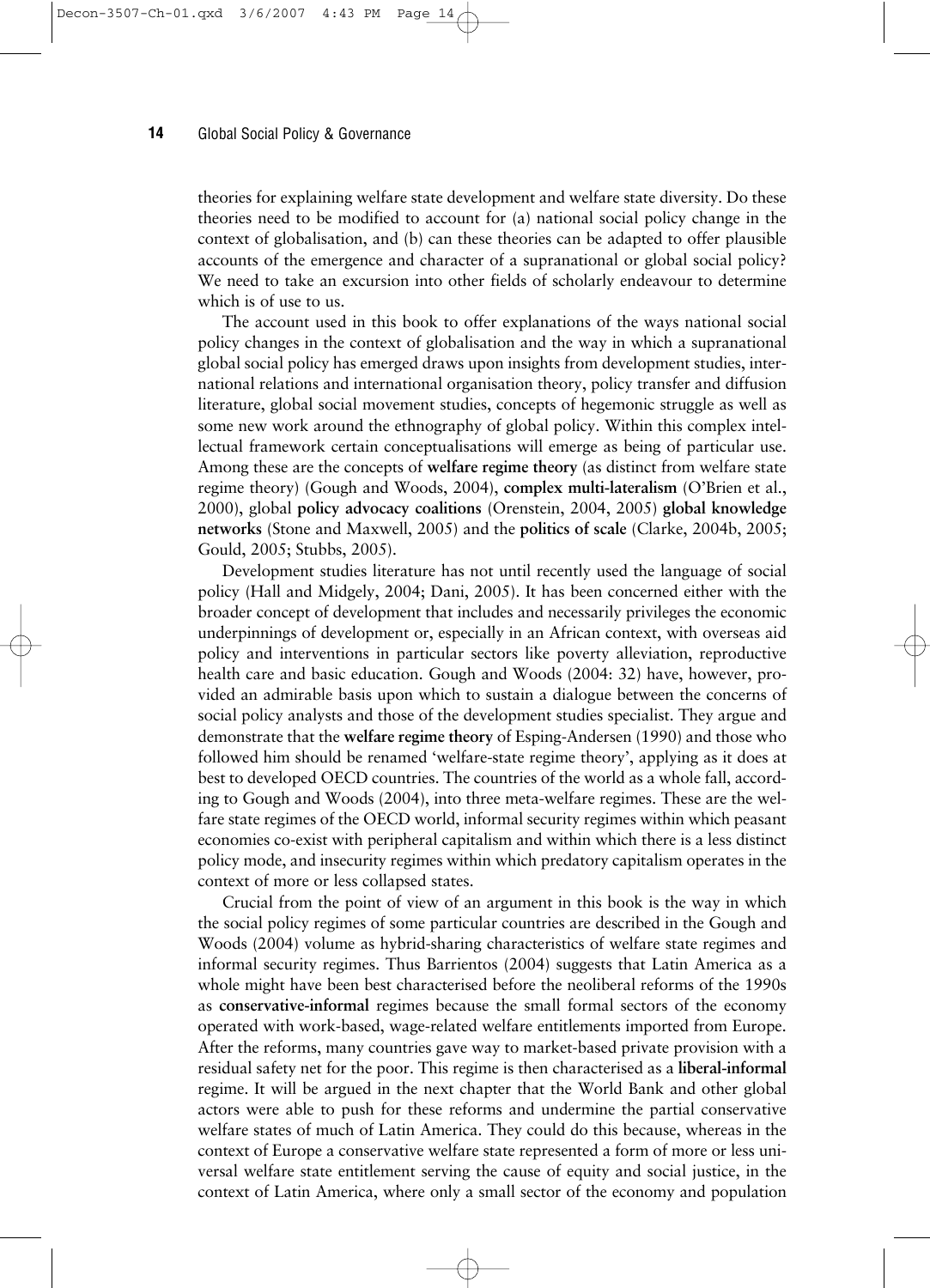were served by this kind of social policy, it served precisely the opposite ends, privileging some and excluding the majority. A similar account could be given of the 'premature' or 'partial' state welfare policies of much of post-colonial Africa and South Asia. Here new elites attempted to conserve and develop, often in impoverished circumstances, the urban hospital and the urban university as well as the civil service pension fund bequeathed by colonialists. To attack these 'bastions of privilege' in the name of the rural poor was an easy populist thing for the World Bank and other external actors to do. As we shall see, the problem was that in the name of criticising these enclave welfare regimes, the very idea of universal state welfare provision was rubbished and lost for two decades in development studies discourse and practice.

Political scientists writing about international relations in the context of globalisation are divided in their analysis between the two extremes of realists and cosmopolitan democrats. For realists still live in a world of sovereign states; they use the principal–agent theory to show how international organisation policies are nothing but the products of inter-state bargaining. For cosmopolitan democrats, the management of the world is transforming in the direction of a system of global governance, with an emerging system of global regulations that are influenced by other global process and actors (Held et al., 1999). Between the extremes of the state-centric realists and the cosmopolitan dreamers, most international relations theorists give much attention to the ways in which a large number of non-state and often private actors have entered the space we shall call the **contested terrain of emerging global governance**. Josselin and Wallace (2001) include transnational corporations, global knowledge elites or networks, organised criminal syndicates, the Catholic Church and global Islamic movements, international trade unions and private armies in their review. To these should be added International Non-Governmental Organisations (INGOs). It is not just that these actors enter the global political space and argue, but they also take on in a private capacity international regulatory activity not yet undertaken by the underdeveloped system of formal global governance. Thus firms evolve private international regimes of self-regulation in many spheres (Hall and Biersteker, 2002). Global or at least transnational social movements from below have become a major force in the global politics of globalisation (Porta et al., 1999; Kaldor, 2003; Scholte, 2005). Issues like world poverty, global taxation, international labour standards, and access to pharmaceuticals in poorer countries can no longer be discussed at meetings of the G8 or the WTO without there being a major presence on the streets of international campaigning groups on all of these issues. The World Social Forum (WSF) attempts to provide a global organising space for these activities to match the organising space provided to international business by the World Economic Forum (WEF).

One study that focused upon the ways in which global social movements interacted with and influenced the policies of multilateral economic institutions (O'Brein et al., 2000) is particularly instructive. Its examination of the relations between the World Bank and the women's movement, the WTO and labour, the World Bank, WTO and the environmental social movement drew important conclusions:

Our study has stressed the link between forms of international institution and social movements in which the state is just one area of contact and struggle (albeit an important one). The MEI–GSM relationship can be direct and need not be mediated by the state. Social forces with and across state borders are a factor in determining the nature of international order and organisation. (P. 234)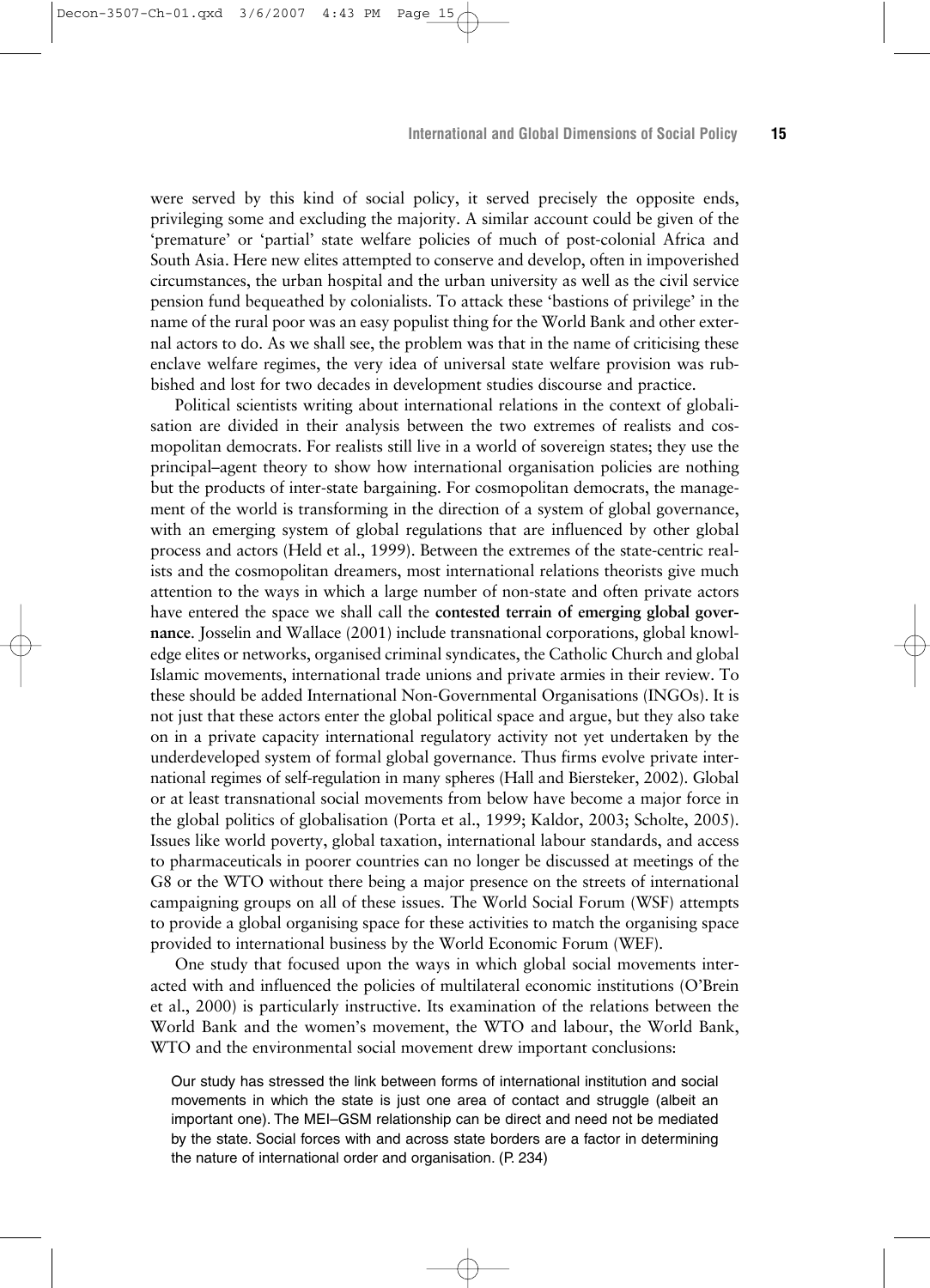These authors coin the term '**complex multi-lateralism'** to capture this reality within which the realist's concern with state–state interaction sits side by side with a new set of trans-national power dynamics within which international organisations and the social movements they are confronted by have a degree of policy autonomy at a global level. It is this framework that we will find particularly useful in explaining some aspects of the ways international organisations influence state social policy, but also GSMs influence international organisation social policy.

This conclusion that there might be a terrain of contestation about global social policy and that not only states but also international organisations and GSMs are actors in it will be returned to time and time again. For now it is useful to note how this view leads us to challenge an otherwise important recent contribution to the literature at the interface of development studies and international relations. Boas and McNeill's study of the policies of several international organisations including the World Bank, the WTO and the OECD, concludes rather pessimistically that:

Powerful states (notably the USA), powerful organisations (such as the IMF) and even powerful disciplines (economics) exercise their power largely by 'framing': which serves to limit the power of potentially radical ideas to achieve change. (2004: 1)

While there is truth in this, it will be suggested in the course of this text that a more nuanced and more accurate conclusion might be that powerful states (notably the USA), powerful organisations (such as the IMF) and even powerful disciplines (economics) contend with other powerful states (notably the EU, China, Brazil), other powerful organisations (such as the ILO) and other disciplines (such as social and political science) to engage in a war of position regarding the content of global policy. This alternative conclusion echoes John Clarke's recent attempt to capture the sense in which we live in and against a neoliberal global order:

… the work of constructing a neo-liberal hegemony is intensive, deploys different strategies, and encounters blockages and refusals. It has to engage other politicalcultural projects – attempting to subordinate, accommodate, incorporate or displace them. To obscure such intense political-cultural work confirms the neo-liberal illusion of inevitability. If, on the contrary, we draw attention to the grinding and uneven struggle to make the world conform – and recognize the limitations and failures of this project – questions of conflict, contestation, and the 'unfinished' become rather more significant. Living in a neo-liberal world is not necessarily the same as being neoliberal. Attention to the different sorts of living with, in and against neo-liberal domination is a necessary antidote to 'big picture' projections of its universalism. (2004b: 102)

This bridges nicely to the concept of **global policy advocacy coalitions** used by Orenstein (2004, 2005) to analyse the development and world-wide selling of the global pension policy preferred by the World Bank since 1990. The details of this story will be told in the next chapter. What is important here is the identification of private and formal international actors (such as those we listed earlier) and an account of the ways in which global policy is first put on the agenda and then campaigned for. Earlier work on the role of epistemic communities noted that:

How decision makers define state interests and formulate policies to deal with complex and technical issues can be a function of the manner in which the issues are represented by specialists to whom they turn for advice in the face of uncertainty … epistemic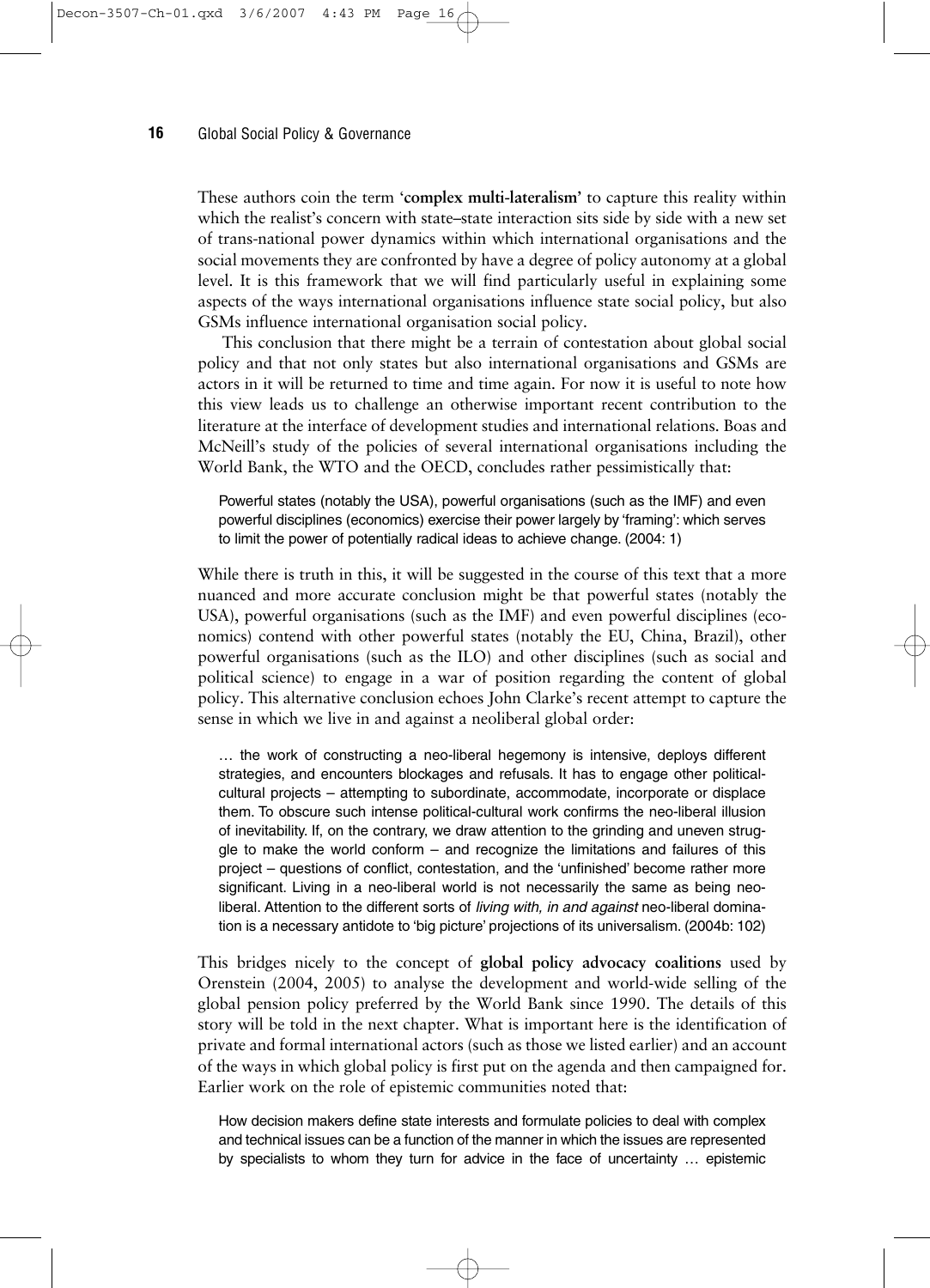communities (networks of knowledge based experts) play a part in … helping states identify their interests, forming the issues for collective debate, proposing specific polices, and identifying salient points for negotiation. (Haas, 1992: 3)

The same can be said of the ways in which international networks of knowledgebased experts play a part in helping international organisations shape the issues for collective debate. Indeed, since 1992 the world has witnessed a proliferation of kinds of international knowledge-based experts or knowledge networks (KNETS) (Stone and Maxwell, 2005). Whether understood as 'epistemic communities' who share a codified form of 'scientific' knowledege about an issue (such as pensions), or as 'discourse coalitions and communities' who use symbols language and narrative as a source of power, or as 'embedded knowledge networks' who possess authority because of their track record for problem solving, KNETS are now an integral part of the emerging forms of global governance. As Stone, modifying Held, puts it, 'KNETS do not simply "crystallize around different sites and forms of power"(Held, 2000: 19), the network is a site and form of power' (2005: 100). In a globalised world devoid of any effective global democratic processes, these KNETS substitute for other forms of policy making. Stone notes that:

Global or regional networks are … not subject to the usual reporting and accountability requirements of public bodies in liberal democracies.The public – even the well informed and politically literate of OECD countries – are still largely unaware of the roles, reach and influence of global networks … Combined with the technocratic character of many such networks, the public is excluded and political responsibility is undermined. (2005: 103)

In the case of the global pension policy story told by Orenstein (2005) the agenda setting was very much in the hands of a global knowlege network based upon economists schooled in the Chicago school of neo-liberal economics. This network had a global reach in terms of its links to Milton Friedman, Friedrich von Hayek and others (Valdes, 1995). It then became centred upon work in the World Bank initiated by Larry Summers, the then chief economist, which was eventually published in 1994 as *Averting the Old Age Crisis*. A transnational advocacy coalition was then developed to further the adoption of these reforms. This coalition included the World Bank, USAID, the Inter-American Development Bank (IDB) and other actors (Orenstein, 2005: 193).

This work in international relations on how global policy becomes shaped by knowledge networks and then argued for by global advocacy coalitions is somewhat different in emphasis from other scholarly work based upon world society theory. Adopting a more sociological approach to the subject, Meyer et al. (1997) argue that global society rests on and reinforces universalistic definitions with which science gains more authority. They argues that many features of the nation state derive from world-wide models constructed and propogated through global cultural and associational processes. The approach within world society theory is to start not from the nation state as a basis for sociological analysis, but rather from an already existing global society that transcends borders. Cross-border professional associations act to spead policy ideas and practices wherever there are members. Education policy and practice, health care procedures and practices become the same everywhere in conformity with professional standards. While clearly this has some explanantory value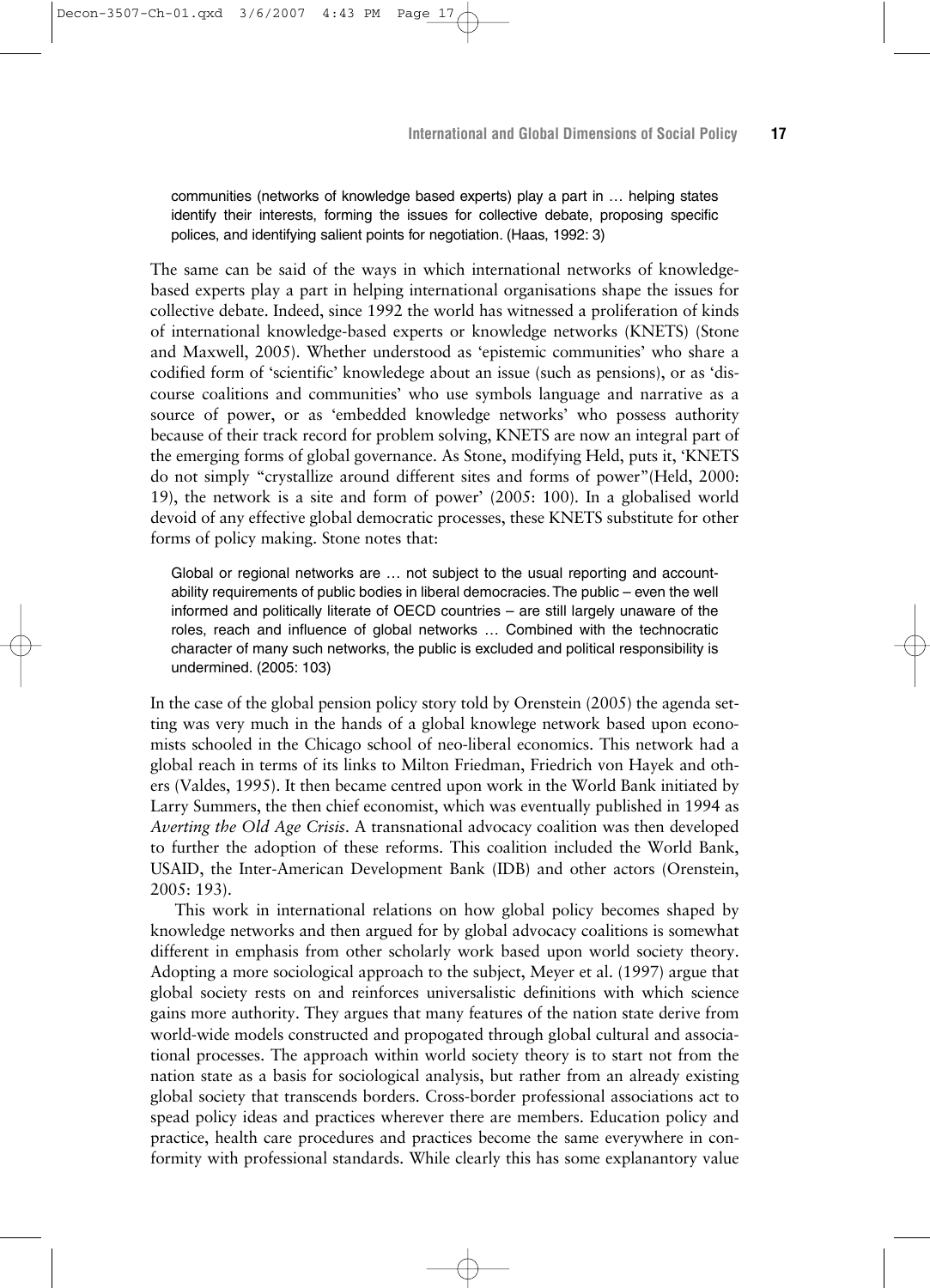with regard to how policies in one country become transposed to another country, it lacks a sense of contest and conflict about policy options. It has echoes of functionalist sociology of the Talcott Parsons' theory, whereby every social phenomenon is understood as serving a higher societal function. Conflicts of interest and conflicts of policies are missing. A glance at the policy transfer and policy diffussion literature (Dolowitz and Marsh, 1996) reveals accounts of policy transfers across borders where it is clear that '**choices**' are being made by some countries to borrow the policy of another, either because it is being coerced into doing so by powerful global actors or because it is in conformity with its particular ideological goals, or better fits to sets of national cultural assumptions. In other words, national social policy choices reflect globalised policy options and contestations about these.

Finally, in this review of aspects of the literature which might inform our understanding of how global social policy is made and implemented, we turn to the **politics of scale**. This is referring to the idea that it is not adequate to attempt to capture the complexity of policy-making in a globalised world by thinking in terms only of layers of government or governance. An account of policy-making which talked only in terms of the taken-for-granted levels of sub-national, national, regional and global is seen as lacking an important aspect of policy-making in a globalised world. What is important here is that policy-making is not only taking place at different taken-forgranted levels of governance, but that **key policy players are transcending each level at any one moment**. The policy-making process is multi-sited and multi-layered as well as multi-actored, all at one time. Within this context also, individuals as change agents and policy translators can act in the spaces between levels and organisations (Stubbs, 2006). The World Bank is **in** Tanzania. Care international, a mega-INGO, is **in** Tanzania. The consultation process between the Bank and the Tanzanian civil society about social policy involves local NGOs informed by international consultants. To understand something of the complexity of social policy-making **for** Tanzania, one needs to examine actors and activities at the Bank, in the government, in INGOs, in international consulting companies and in donor government international development sections. The 'global' is in the local, and the 'local' in the global captures a little of this politics of scale. Within this context the national policy-making process can become distorted, so that those who are better able to travel between these scales are better able to influence policy. Indeed, Gould has argued that 'transnational private agencies [find] themselves brokering and, to some extent, supplanting local civil society representation in policy consultation' (2005: 142).

This process opens up the possibilities for individuals and individual companies to operate wearing shifting identities. In this sense, the insights provided by Janine Wedel, based on her case study of American aid to Russia in the early 1990s, offers a number of highly pertinent middle-range concepts in order to study these processes. While she prefers the metaphor of aid as a 'transmission belt', her focus is on 'the interface between donors and the recipients' in terms of 'what happens when differing systems interact' (Wedel, 2004: 154–5). She addresses the importance, in these encounters, of multiplex networks (2004: 165), where players know each other, and interact, in a variety of capacities, with multiple identities (which she terms 'transidentities'), and in a variety of roles. Her tale is one of shifting and multiple agency, promoted in part by what she terms 'flex organisations', which have a 'chameleonlike, multipurpose character', with actors within them 'able to play the boundaries' between national and international; public and private; formal and informal; market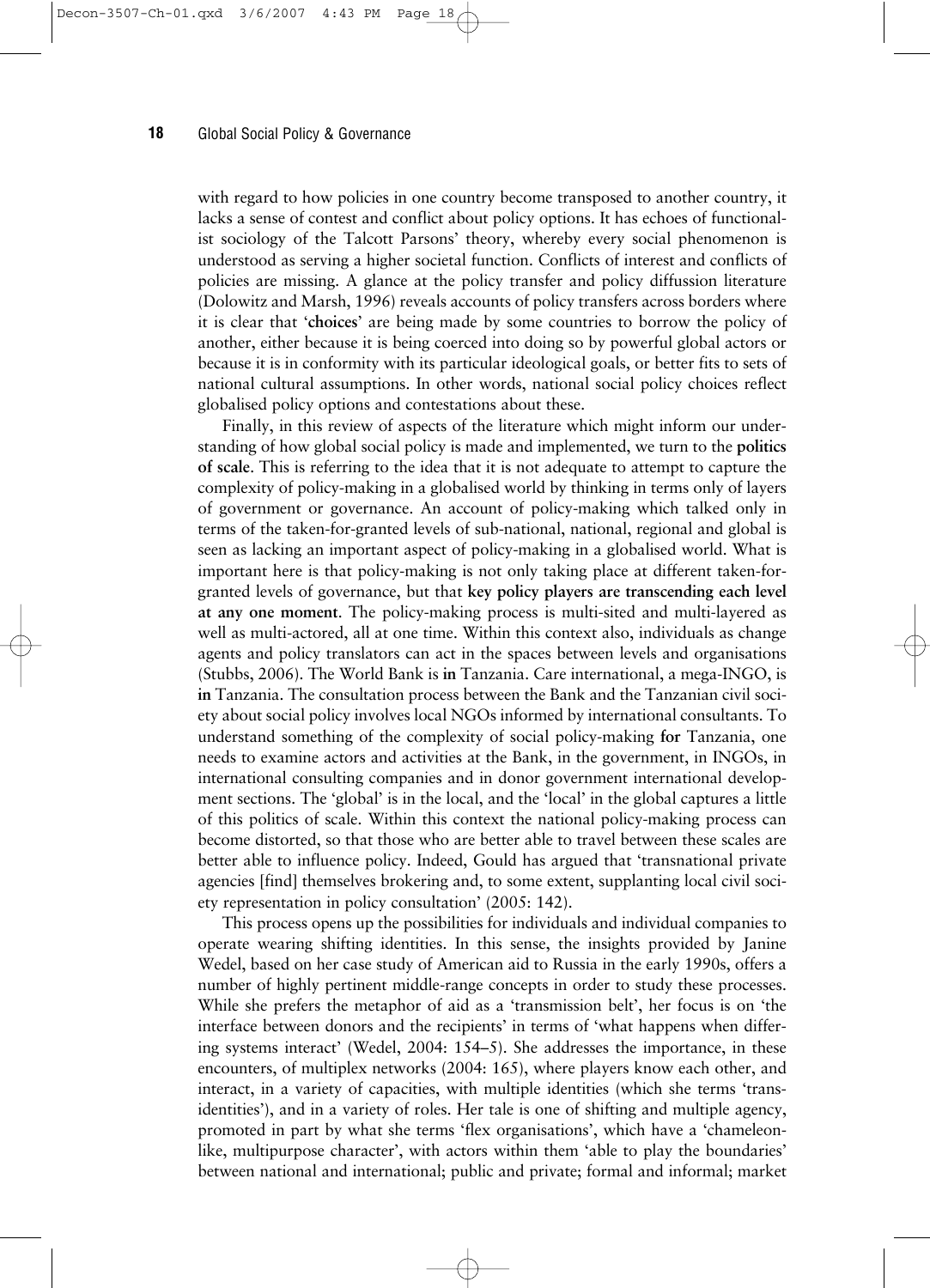and bureaucratic; state and non-state; even legal and illegal (2004: 167).\* At the extreme, this leads to the possibility of individuals playing a large role in global policy-making. Jeffrey Sachs, a villain of the piece in the Wedel story of Russian privatisation, becomes reincarnated as the author of the report of the WHO's Commission on Macro-Economics and Health, and subsequently head of the UN task force on the MDGs project (see Chapter 4).

This review of the wider development studies and international relations literature has argued that certain concepts and approaches from them are of value in trying to make sense of global social policy. These include **welfare regime theory, complex multi-lateralism, global policy advocacy coalitions, global knowledge networks and the politics of scale**. The later approach in particular enables us to understand global social policy-making as multi-sited and multi-actored. However, this emphasis on individual actors as change agents and policy advocacy coalitions has led us a long way from the political economy or class-struggle basis of explanations of welfare state development within one country which we examined earlier. In the light of the foregoing, can we find any way of scaling up the explanations we offered earlier of welfare state change within one country using notions of class, gender and ethnic struggles, mobilisations and discourse to account for elements of the making of global social policy?

Returning then to the final question that we left unanswered in the section on globalisation's impact upon social policy, how might globalisation modify the **explanations we offer for social policy development?** Obviously we have to factor in the new international actors and hence the new multi-actored and multi-located policymaking processes that we have already identified. But what of the broad analytical frameworks bequeathed to us by comparative social policy analysis? First, in terms of the moral reform approach to social policy change, a case could be mounted that in so far as there has been a shift within the last decades from a fundamentalist neoliberalism to something which is concerned to attend to the worst social consequences of economic globalisation, this might be explained in part by a growth in a moral concern for the poor of the developing world. It is certainly true that religious organisations have been at the forefront of global campaigns for debt relief and poverty alleviation. Equally, the logic of industrialisation thesis might be invoked to explain some aspects of social policy shifts in the context of an industrialising developing world. Certainly politics still matter, as reflected in the contest of ideas about welfare between and within international organisations such as the World Bank and the ILO.

However, as we argued in the section on theories of welfare state development, this contest of ideas about global and national social policy needs to be understood in part as a product of material stuggles between social classes and gender and ethnic groups. Class struggles can and do take on cross-border dimensions; the social movements of women have become globalised; within-ethnicity forms of organisation have taken on an international dimension too. It is one of the contentions of this book that the analytical framework provided by Williams (1989) of a racially structured, patriachal capitalism, which was used by Ginsburg (1992, 2004) to understand why the social policies of Germany, Sweden, the USA and the UK were so different, can be adapted to contribute to our understanding both of national social policy within a global context and of emerging global social policy.

<sup>\*</sup> I am indebted to Paul Stubbs for this summary; it is to be found in Stubbs (2005).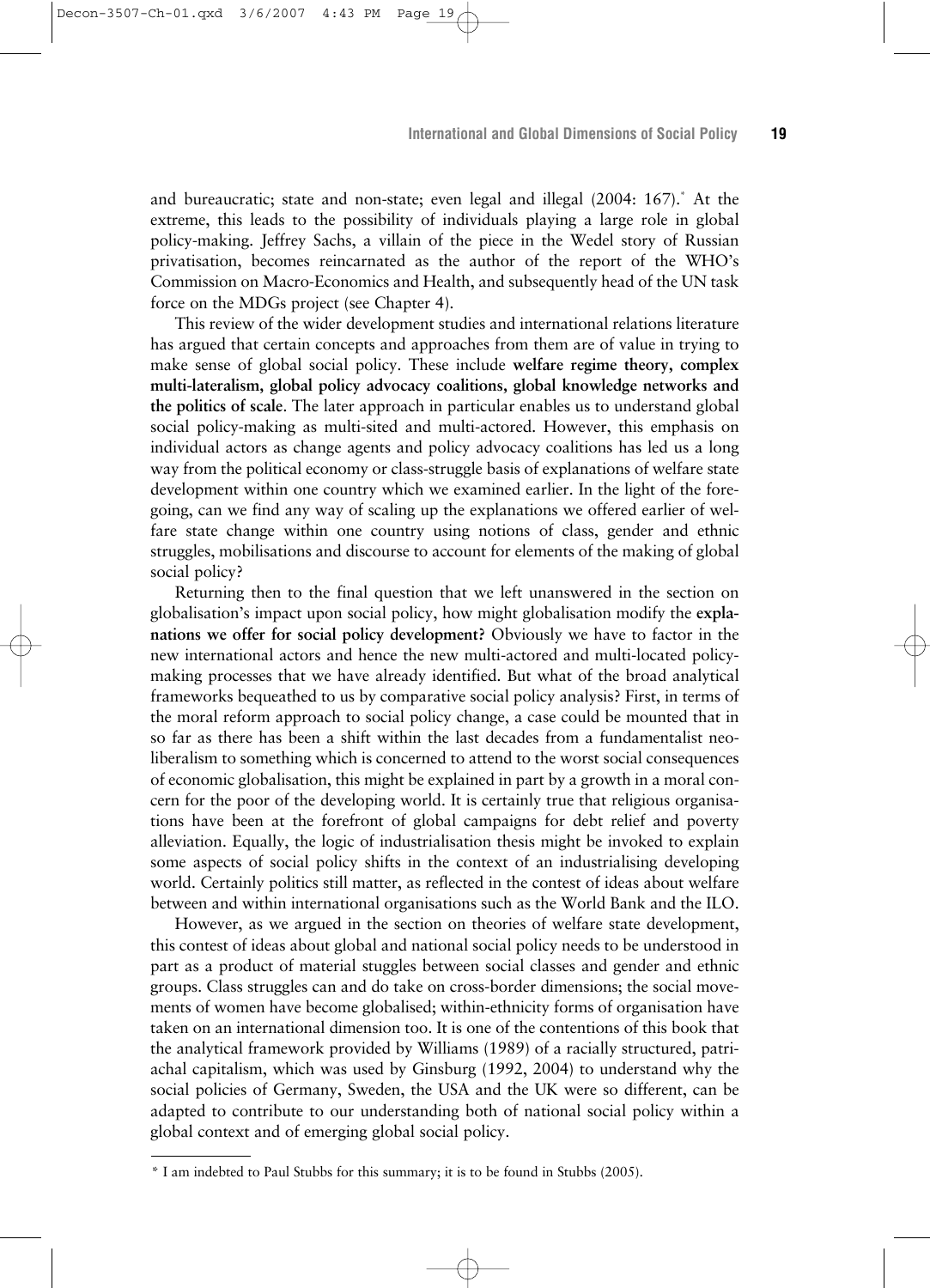In terms of national social policy in a global context, it is generally agreed that one consequence of the neo-liberal globalisation project has been to strengthen the power of capital over that of labour. Capital is free to move across borders, labour is more restricted. Constructing cross-border trade union solidarities in defence of national welfare provision is not easy. As a consequence, the share of income going to profits rather than wages has increased (Wade, 2004). This is not to say that there has been a full-blown undermining of national welfare state provision in developed countries as a consequence of trade union weakening. This has happened, but only in some places (for example, Germany) in small measure. In other middle-income countries, in contrast, an increased presence of trade unionism has led to universal welfare gains (for example, South Korea).

Any summary assessment of the impact of globalisation upon the capacity of women to organise within countries to defend their gendered welfare interests must be more nuanced. While women **as workers** may have suffered some of the same effects of globalisation upon their capacity to defend and improve pay and working conditions, organisations of women **as women** have been strengthened by globalisation's easing of transnational networking. As we shall see in Chapter 5, UN conferences such as the Fourth World Conference on Women in Beijing facilitated the growth of a global women's movement that empowered women in many developing countries in particular to confront issues of patriachry and women-unfriendly development policies for the first time. Since then there has been 'much to celebrate' in progress towards gender equality (UNRISD, 2005).

In terms of within-ethnicity forms of organisation, the story is less well documented. There is some suggestion that while neoliberal globalisation is spreading a global western culture, at the same time local and ethnic identities have become more important. Cross-border movements of people may have led in part, paradoxically, to an increased identification with and networking with one's country of origin. Postwar diasporas have become an important factor in the policy-making of some countries. Reaction in some developed welfare states has been to restrict welfare benefit access to new migrants. On the other hand, it has been suggested (Chau, 2004) that globalisation's push towards markets and democracy everywhere has has the effect of stimulating oppressed ethnic majorities to wrest power and resources from hitherto market-dominating ethnic minorities (for example, Indonesians against Chinese). Globalisation has therefore increased the importance of inter-ethnic stuggles in shaping national social policy.

How can the framework of capitalism, patriarchy and a racially structured imperialism with its concomitant global social divisions of class, gender and ethnicity and associated struggles over work, family and nation be applied to the shaping of a supranational global social policy? How are the new global actors that have been identified as playing a role in shaping global social policy influenced by these global conflicts of interest? Who is winning at the global level? Capital or labour? Patriarchy or women? Whites or people of colour? In what ways do global social policies embody these clashes of interest? Figure 1.1 attempts to capture schematically how the analytical framework might be transposed onto the global playing field.

First, in terms of class struggle this has a global dimension. At one level the entire range of international organisations, the policies they formulate and the intellectuals working within and around them might be understood, according to Sklair (2002: 99) or Soederberg (2006), as the fraction of the global capitalist class, the 'globalised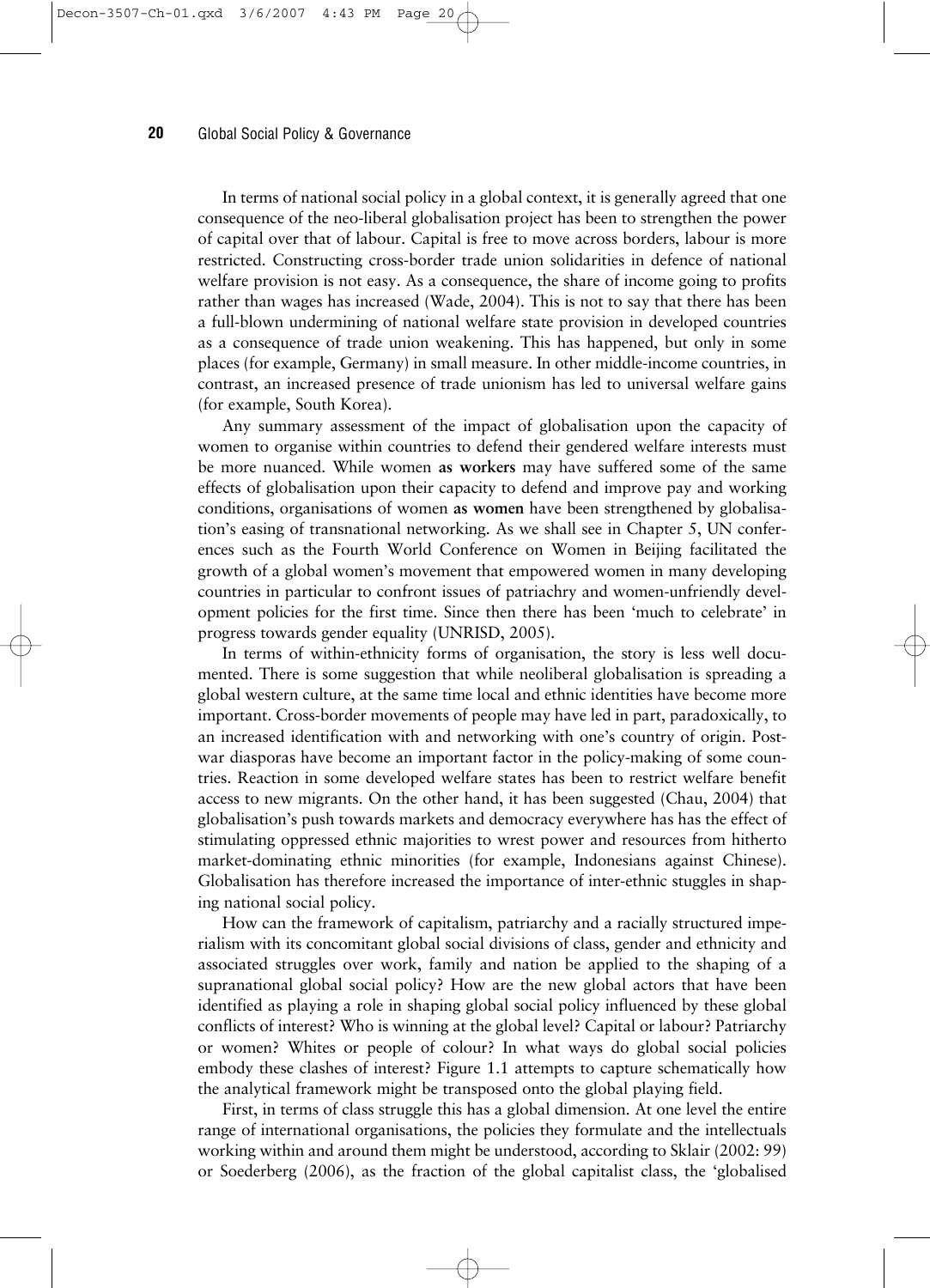#### **International and Global Dimensions of Social Policy 21**



∗These conflicts are reflected in the disputes between UN Human rights convertions on the one hand and fundamentalist or ethnic/national responses of some countries and actors, and broadly speaking between the white G8 and the black South (G77).

#### **Figure 1.1 Global conflicts of interest and global social policy**

professional' seeking to legitimate and shore up a globalised *capitalism* to prevent it becoming a globalised *socialism.* For me, on the other hand, what is important is whether the 'globalised professionals' are formulating a global neoliberal social policy or something which we might recognise as a global social-democratic social policy, so that the global economy serves a global social purpose. In this context, then, I interpret the contest between the more neoliberal ideas and policies of the World Bank and the more social democratic policies of the ILO as one reflection of a global class struggle. As we will see in Chapter 5, global business is well positioned to influence global policy, and global trade unionism rather less so (Farnsworth, 2005). Moves to bring global business into partnership with the UN through such devices as the Global Compact (Chapter 4) are variously interpeted as the UN selling out to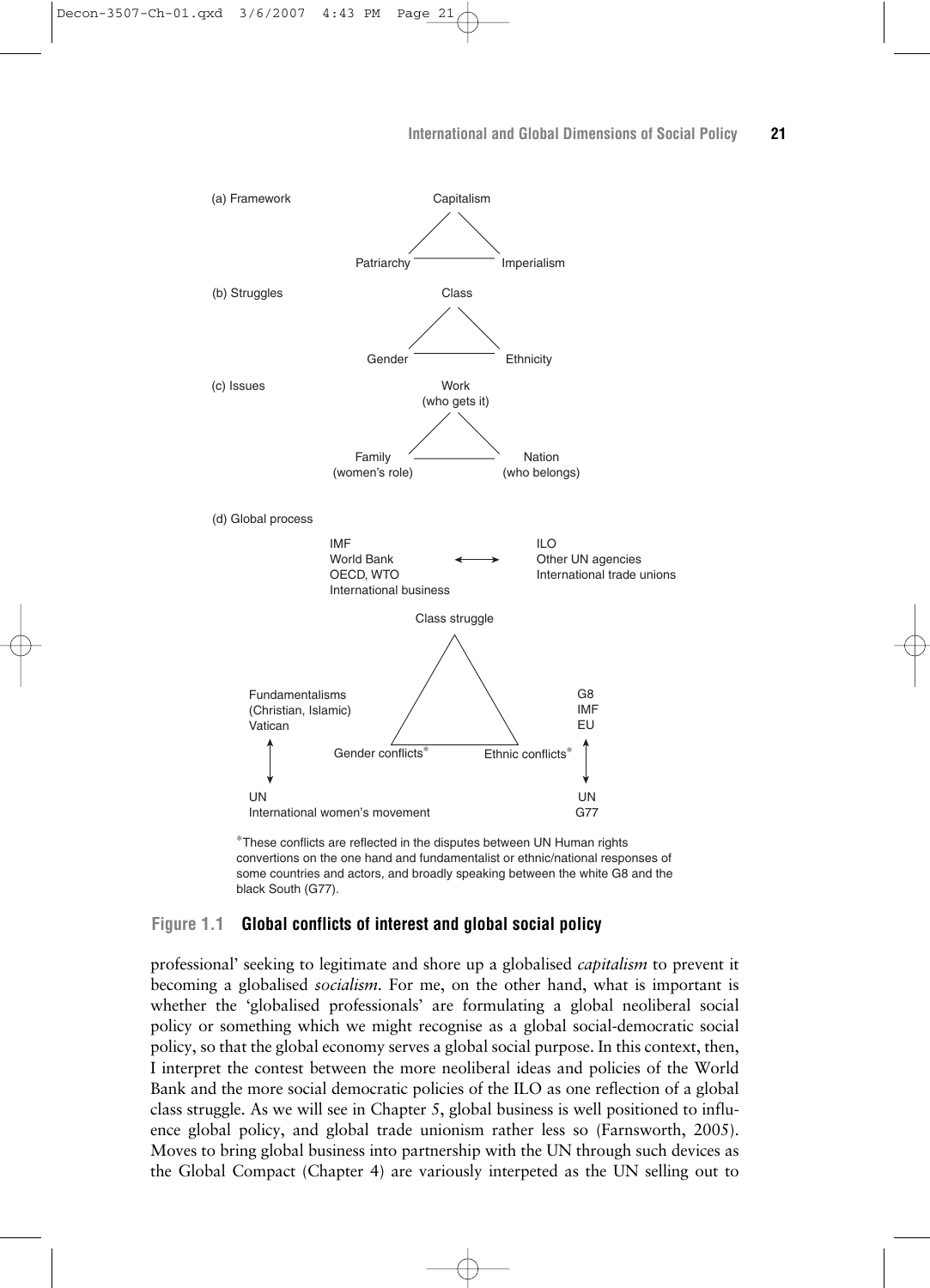global business or as a means of imposing a global social responsibility upon business. Equally important in terms of the impact of globalisation upon the relative balance of class forces at the transnational level, is the ways in which global interconnectedness appears to be detaching the middle class of developing countries from a focus upon the national state-building or developmental project into a searching after their own interests within a global marketplace (Cohen, 2004; Gould, 2005).

In terms of the global gender struggle, we have already referred to the ways in which some parts of the UN system have enabled a global women's movement to organise and influence across borders. The UN declarations of human rights does give space to gender equity and rights issues. The contest here is not so much between the women-friendly policies of many of the UN social agencies and the patriarchial sentiments and policies of the World Bank or WTO, but rather that there is still contestation about these policies within the UN debating and policy-making chambers. A number of governments, noteably the USA and some Islamic countries, and also the Vatican (which has state status at the UN), are now questioning some of the previously taken-for-granted assumptions about the desirability of these women-friendly policies. Within the World Bank, however, as Sen (2004, 2006) has shown, the arguments about the positive developmental effects of putting women at the centre of development by, for example, ensuring equal opportunity for girl education and by micro-credit for women, are now accepted as mainstream.

The question of ethnicity and struggles on the part of the largely non-white Global South to undo the huge global inequities left over from the imperial epoch within which the whites were the beneficiaries lies at the heart of the battle for global economic and social policies. Whether and how the global division of labour laid down in the period of empires can be altered, whether and how there can be restitution for past (and indeed continuing) exploitation of the South by the North, whether and how the debts incurred by the South to the North can be written off, whether and how a systematic policy of global transfers of resources from the Global North to the Global South to fund education health and social protection might be made to work, are *the* crunch issues. Here the World Bank and the IMF are clearly owned by and still acting for the Global North. The UN and WTO (which does have a majority membership from the South) are forums for the continuing playing out of these issues. In the past two decades the Global South has found a new voice and strength in these meeting places. Almost every global social policy issue becomes one of heated controversy between the EU block, the USA and the G77 or some alliance of the developing countries such as the new G20(s) led by Brazil, China and South Africa. At issue are such matters as the price of essential drugs and the funding of primary education.

Class, gender and ethnic conflicts cut across each other within one country. So it is in the global arena. Indeed, it will be argued in this book that there is now a major fault line in the global discourse about desirable national and global economic and social policies between, on the one hand, a northern-centred debate between a USAinfluenced desire for global neoliberal policies and a European-influenced desire for global social democratic policies, and on the other hand a southern-centred debate about getting out from under *any* northern-imposed agenda for global economic and social policy. The intellectual struggle engaged in by northern social reformists in the global arena is cut across by the intellectual struggle engaged in by southern deglobalisers. Finding a way out of this impasse is one of the key challenges for those of us who are keen to work for a more socially just world with more socially just global